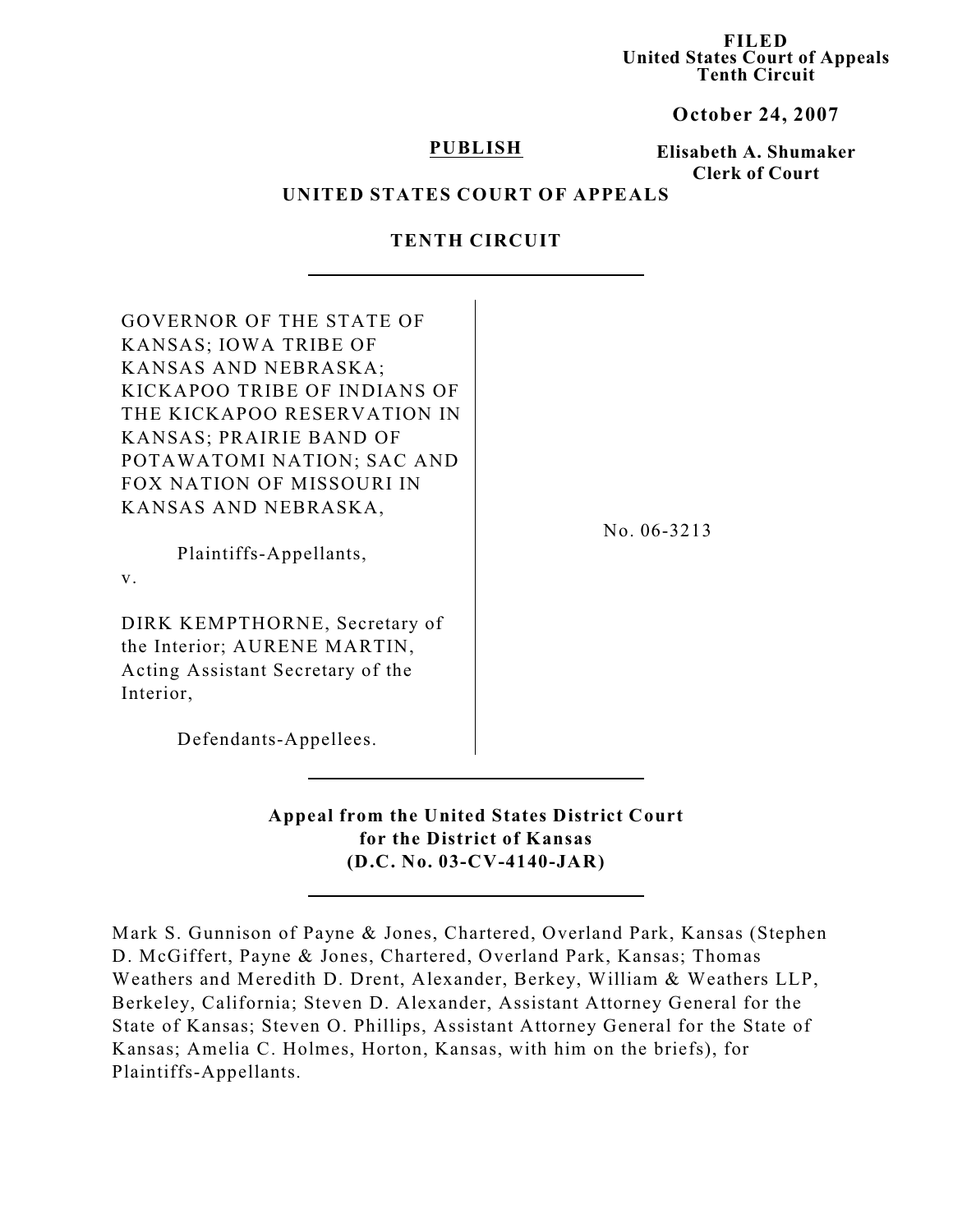Allen M. Brabender, United States Department of Justice Environ. & Natural Res. Div., Attorney (Lisa Jones, United States Department of Justice Environ. & Natural Res. Div., Attorney; Eric F. Melgren, United States Attorney; Jackie A. Rapstine, Assistant United States Attorney; Sue Ellen Wooldridge, Assistant United States Attorney General, with him on the brief), for Defendants-Appellees.

Before **BRISCOE**, **EBEL**, and **HARTZ**, Circuit Judges.

**EBEL**, Circuit Judge.

This appeal represents another chapter in the long-running dispute over the Secretary of the Interior's 1996 decision to take a tract of land in downtown Kansas City, Kansas (the "Shriner Tract," or simply the "Tract"), into trust for the benefit of the Wyandotte Tribe of Oklahoma, which intends to operate a casino on the property. The Governor of Kansas, along with three other Indian tribes, attempted to block the trust acquisition by filing suit in federal court, claiming that the Secretary erroneously determined that she was statutorily bound to take the Tract into trust. Sac & Fox Nation v. Babbitt, 92 F. Supp. 2d 1124 (D. Kan. 2000). While that case was pending in the district court, however, the Wyandotte purchased the Tract and the Secretary took it into trust. We eventually remanded the case to the Secretary for reconsideration of her decision to take the Tract into trust, thus officially ending the Sac & Fox Nation case.

On reconsideration after our remand, the Secretary reaffirmed her decision to take the Shriner Tract into trust for the Wyandotte. The Sac & Fox Nation

 $-2 -$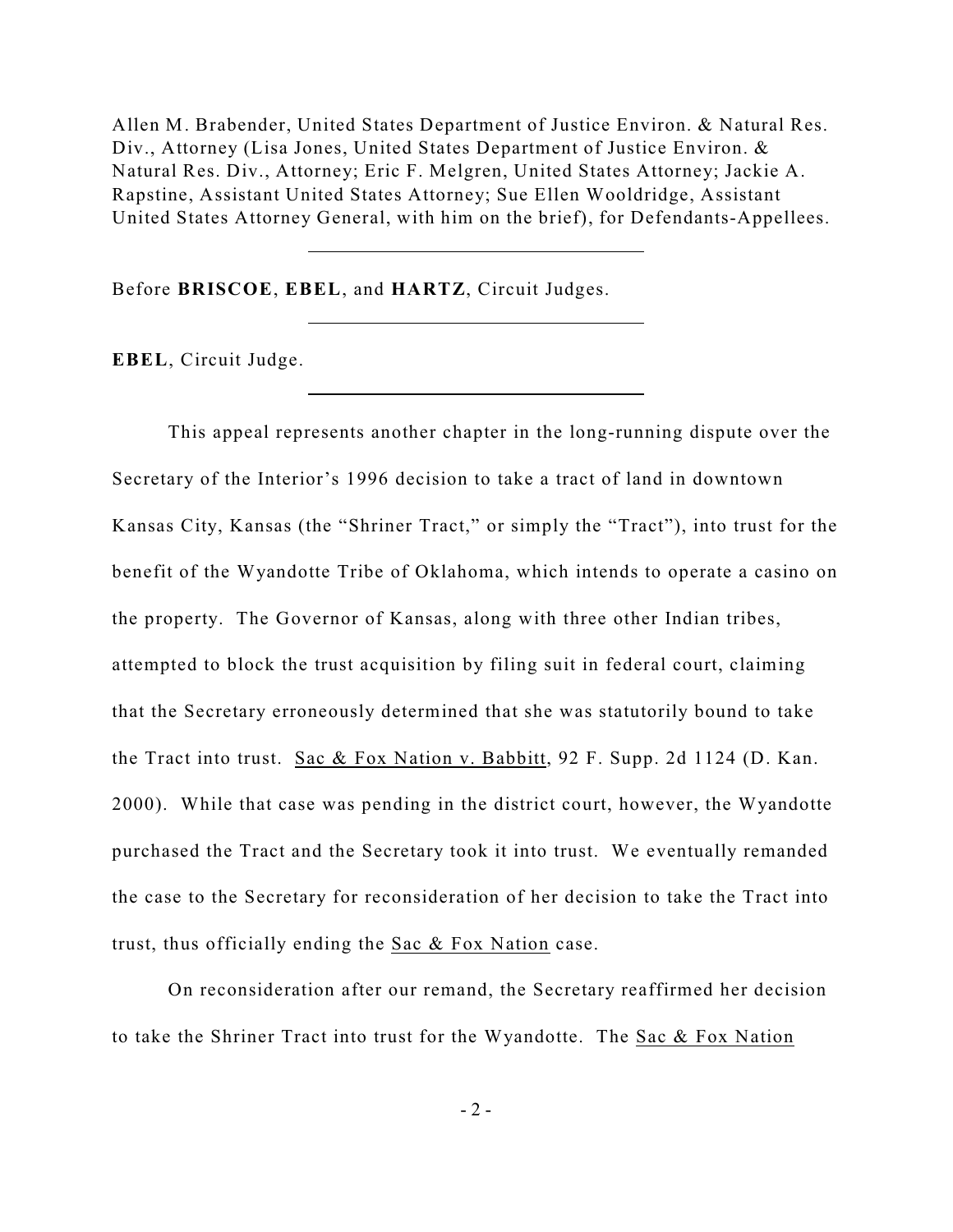plaintiffs — now joined by an additional Indian tribe — once again challenged this determination with a new complaint in federal court, thereby initiating the instant case. The district court affirmed the trust status of the Tract, a judgment from which the Plaintiffs now appeal.

While Sac & Fox Nation and the present case present issues related to a single transaction — the trust acquisition of the Shriner Tract — they are distinct in one highly significant respect: at the time the Plaintiffs filed their complaint in the latter case, the Shriner Tract was already held by the United States in trust for the Wyandotte. As a result, the waiver of sovereign immunity provided by Congress in the Quiet Title Act, 28 U.S.C. § 2409a, no longer applied to any action challenging the United States' title to the Tract. Without an applicable waiver of sovereign immunity at the time the complaint was filed, the district court lacked jurisdiction to entertain a challenge to the Secretary's decision. Thus, we are constrained to vacate the district court's judgment and order this case dismissed for lack of jurisdiction.

## **BACKGROUND**

The history of how the Wyandotte used congressionally designated funds to purchase the Shriner Tract is long and complex, and our previous opinions have described this history in detail. See Wyandotte Nation v. Sebelius, 443 F.3d 1247, 1249-51 (10th Cir. 2006); Sac & Fox Nation v. Norton, 240 F.3d 1250, 1253-57 (10th Cir. 2001), cert. denied, 534 U.S. 1078, 122 S.Ct. 807, 151 L.Ed.2d

- 3 -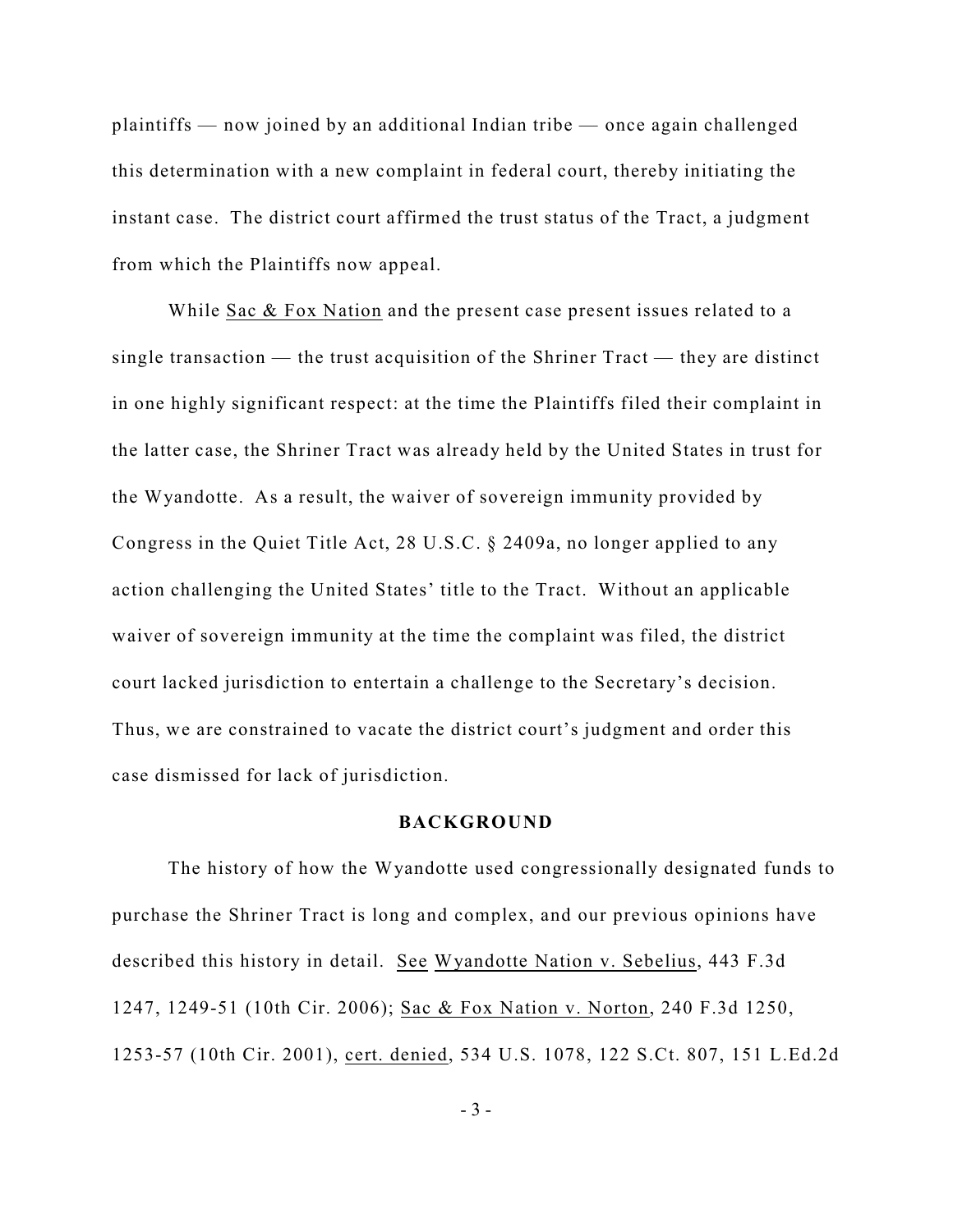693 (2002). We therefore here provide only a brief factual summary before narrowing our focus to the procedural history necessary to our resolution of this appeal.

## **A. Factual background**

Over the last two hundred years, the Wyandotte ceded much of its traditional territory to the United States. Sac & Fox Nation, 240 F.3d at 1253-55. In 1984, Congress enacted legislation providing for payments to the Wyandotte as compensation for certain of these land transfers. Id. at 1255. Public Law 98- 602, 98 Stat. 3149 (1984) ("P.L. 98-602") expressly provides for distribution of these allocated funds among members of the Wyandotte tribe, requiring that eighty percent of the allocated funds be distributed to tribal members as per capita payments. P.L. 98-602, § 105(a). The remaining twenty percent is required to be "used and distributed in accordance with the following general plan" laid out in §

 $105(b)$ :

 $(b)(1)$  A sum of \$100,000 of such funds shall be used for the purchase of real property which shall be held in trust by the Secretary for the benefit of such Tribe.

(2) The amount of such funds in excess of \$100,000 shall be held in trust by the Tribal Business Committee of such Tribe for the benefit of such tribe.

(3) Any interest or investment income accruing on the funds described in paragraph (2) may be used by the Tribal Business Committee of such Tribe for any of the following purposes:

(A) Education of the members of such Tribe (including grants-inaid or scholarships).

(B) Medical or health needs of the members of such Tribe (including prosthetics).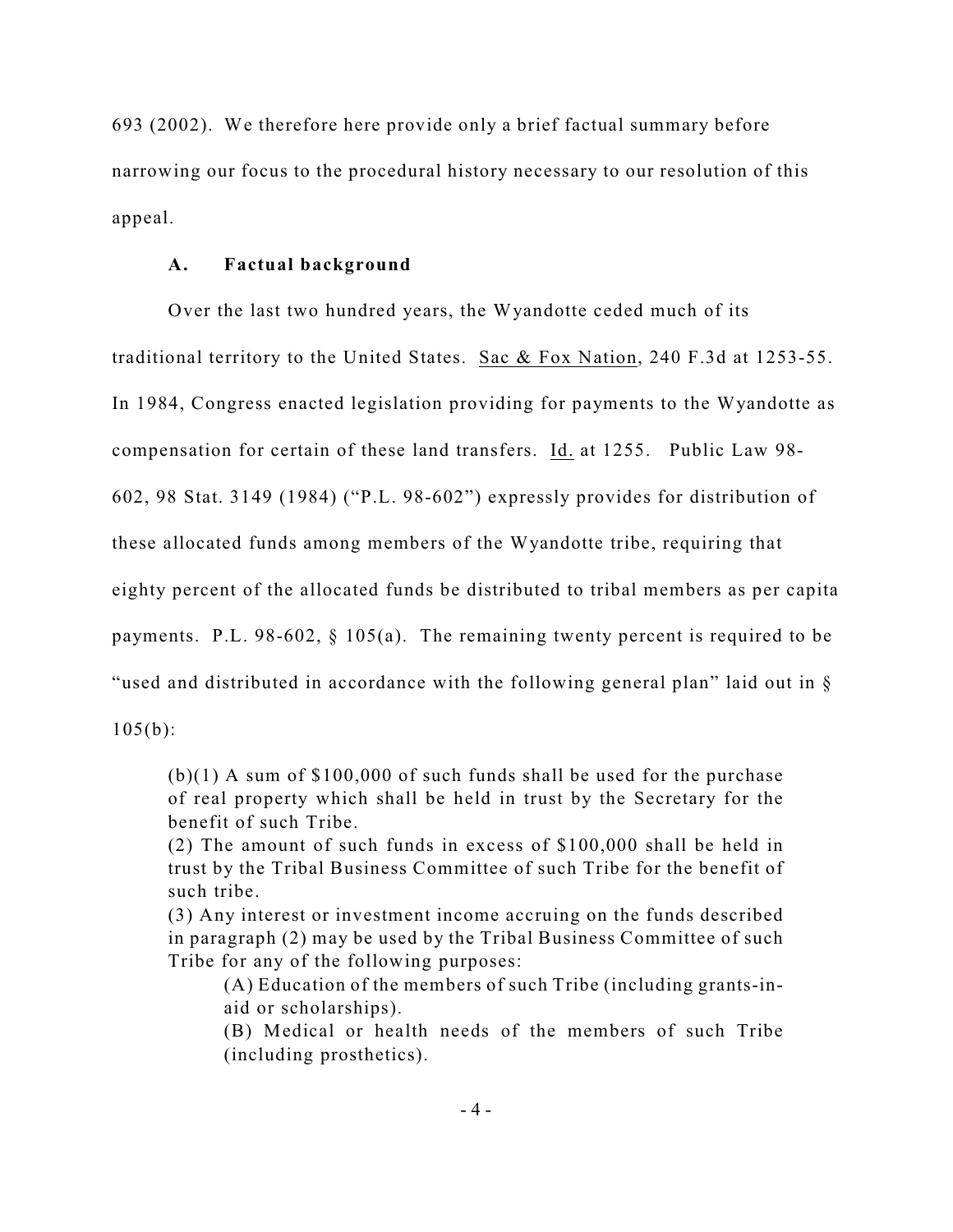- (C) Economic development for the benefit of such Tribe.
- (D) Land purchases for the use and benefit of such Tribe.
- (E) Investments for the benefit of such Tribe.
- (F) Tribal cemetery maintenance.
- (G) Tribal building maintenance.
- (H) Tribal administration.

Pub.L. 98-602, §§ 105(b). In addition, § 105(c) requires the Secretary to enforce the statute but does not require her approval for the Wyandotte's selection of property to be placed in trust or its management of the excess funds. Id. at §  $105(c)$ .

The Wyandotte Tribe's attempts to utilize the funds allocated in  $\S 105(b)(1)$ form the factual basis for this case. Although the Wyandotte received these funds in 1986, the Tribe made no immediate effort to acquire trust property pursuant to  $§ 105(b)(1);$  instead, the funds were invested and eventually commingled with other tribal monies in investment accounts. In April 1995, however, the Wyandotte authorized the use of "a portion of the PL 602 set aside funds" for the purchase of property in downtown Kansas City, Kansas, with the intention that this property would be held in trust by the United States and would be used for gaming purposes by the tribe. Pursuant to this plan, in June 1995, Nations Realty — a company contracted by the Wyandotte to develop the tribe's gaming facilities — entered into a contract to purchase the Shriner Tract for \$325,000.In anticipation of the purchase, the Wyandotte also filed a "Fee-to-Trust Land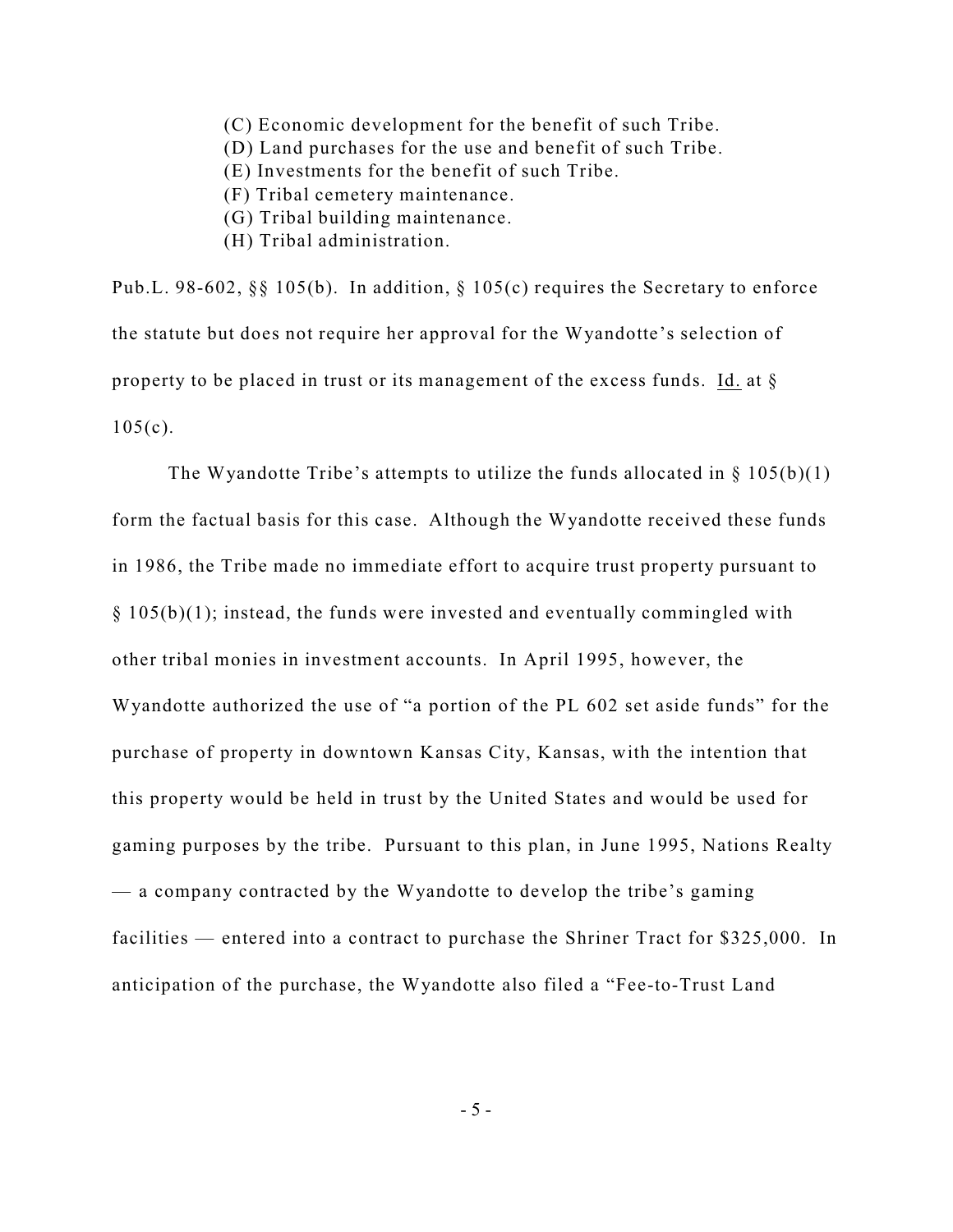Acquisition Application" with the Department of the Interior in January 1996, thus initiating the Secretary's review process prior to taking the Tract into trust.

This process hit a snag when a Department of Interior appraisal in February 1996 concluded that the Shriner Tract had a market value of only \$182,000.<sup>1</sup> Subsequently, in late June 1996, Nations Realty entered into a new contract to purchase the Shriner Tract for a revised purchase price of \$180,000. At approximately the same time, Nations Realty also entered into a separate noncompetition and non-disclosure agreement with the seller of the Shriner Tract, obligating Nations Realty to pay \$152,250 in return for the seller's agreement not to operate a gaming facility within one mile of the Shriner Tract. Prior to closing, Nations Realty assigned its interest in the real estate purchase contract to the Wyandotte; there is no evidence, however, that the Wyandotte received any assignment of, or were directly involved in, the non-competition and nondisclosure agreement.

On June 12, 1996, the Secretary published notice of her decision, pursuant to her duty under § 105(b)(1) of P.L. 98-602, to "acquire title in the name of the United States in trust for the Wyandotte Tribe of Oklahoma for [the Shriner

<sup>&</sup>lt;sup>1</sup>Although § 105(b)(1) does not appear to require that property taken into trust under that section be purchased at market value, the Wyandotte Tribe's authorization specified that the Shriner Tract would be purchased "with a portion of the PL 602 set aside funds at a price less than the appraised fair market value."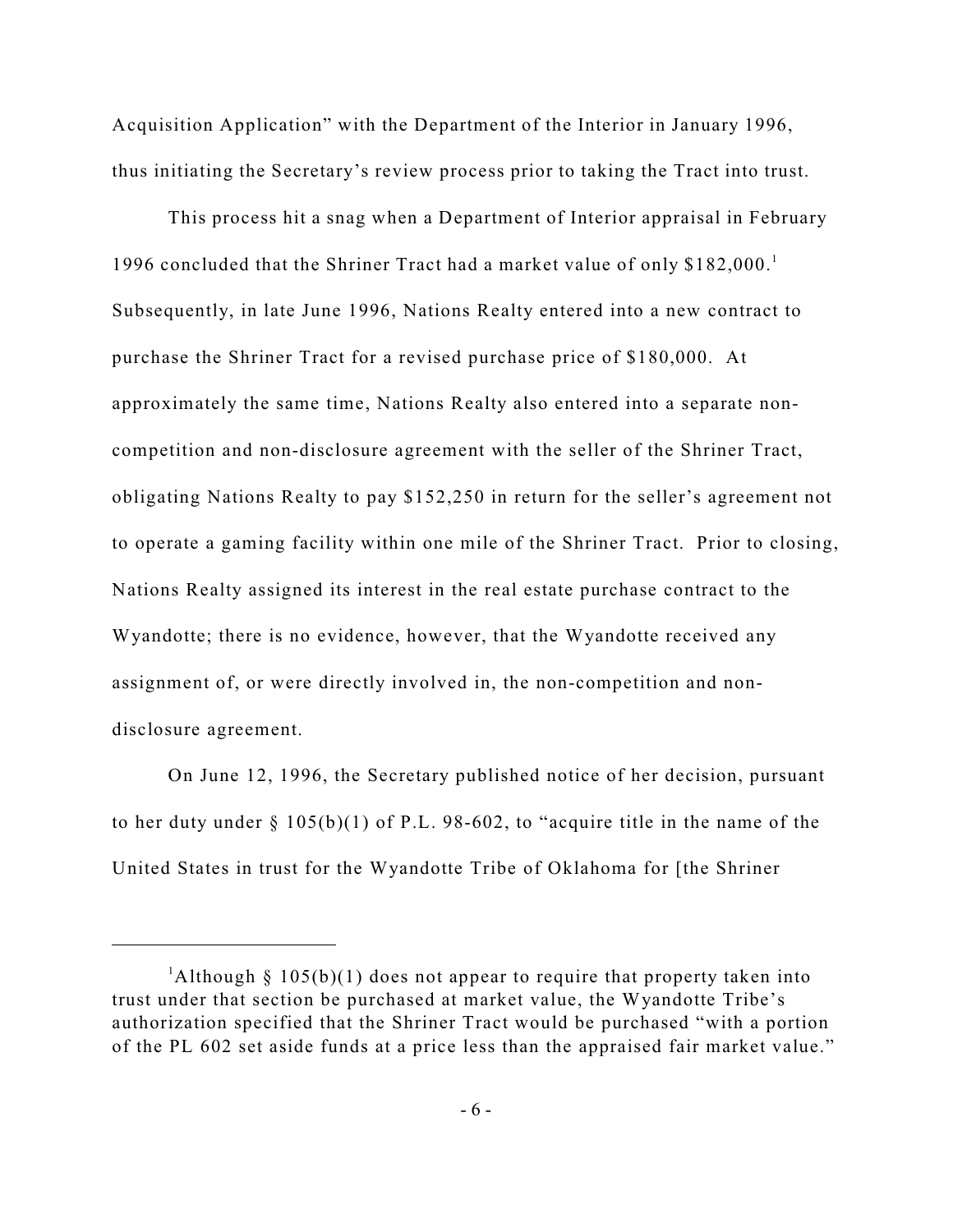Tract] no sooner than 30 days after the date of this notice." 61 Fed. Reg. 29,757 (June 12, 1996).

## **B. The Sac & Fox Nation case**

On July 12, 1996, exactly thirty days after the Secretary published notice of her decision, the Governor of Kansas and three Indian tribes — the Sac and Fox Nation of Missouri, the Iowa Tribe of Kansas and Nebraska, and the Prairie Band of Potawatomi Indians — filed suit in the United States District Court for the District of Kansas challenging the Secretary's decision to take the Shriner Tract into trust for the Wyandotte. The suit claimed that  $\S 105(b)(1)$  created no mandatory duty for the Secretary to place the Shriner Tract in trust, and that the Secretary had failed to determine whether the Wyandotte had actually used §  $105(b)(1)$  funds to purchase the Tract in any case.<sup>2</sup> Sac & Fox Nation, 240 F.3d at 1260.

In order to prevent the Secretary from taking the Shriner Tract into trust prior to resolution of these claims, the Sac & Fox Nation plaintiffs requested, and the district court granted, a temporary restraining order ("TRO") forbidding the

<sup>&</sup>lt;sup>2</sup>The Sac & Fox Nation complaint also stated two claims that are not relevant to this appeal: whether National Environmental Policy Act ("NEPA") and National Historical Preservation Act ("NHPA") analyses were necessary prior to acquisition of the Shriner Tract, and whether a cemetery abutting the Shriner Tract was a "reservation" for purposes of the Indian Gaming Reform Act ("IGRA"). Sac & Fox Nation, 240 F.3d at 1260. On appeal, this court held that the Secretary correctly decided that NEPA and NHPA analyses were not necessary, but that the Secretary erred in determining the cemetery to be a "reservation" under IGRA. Id. at 1263, 1267.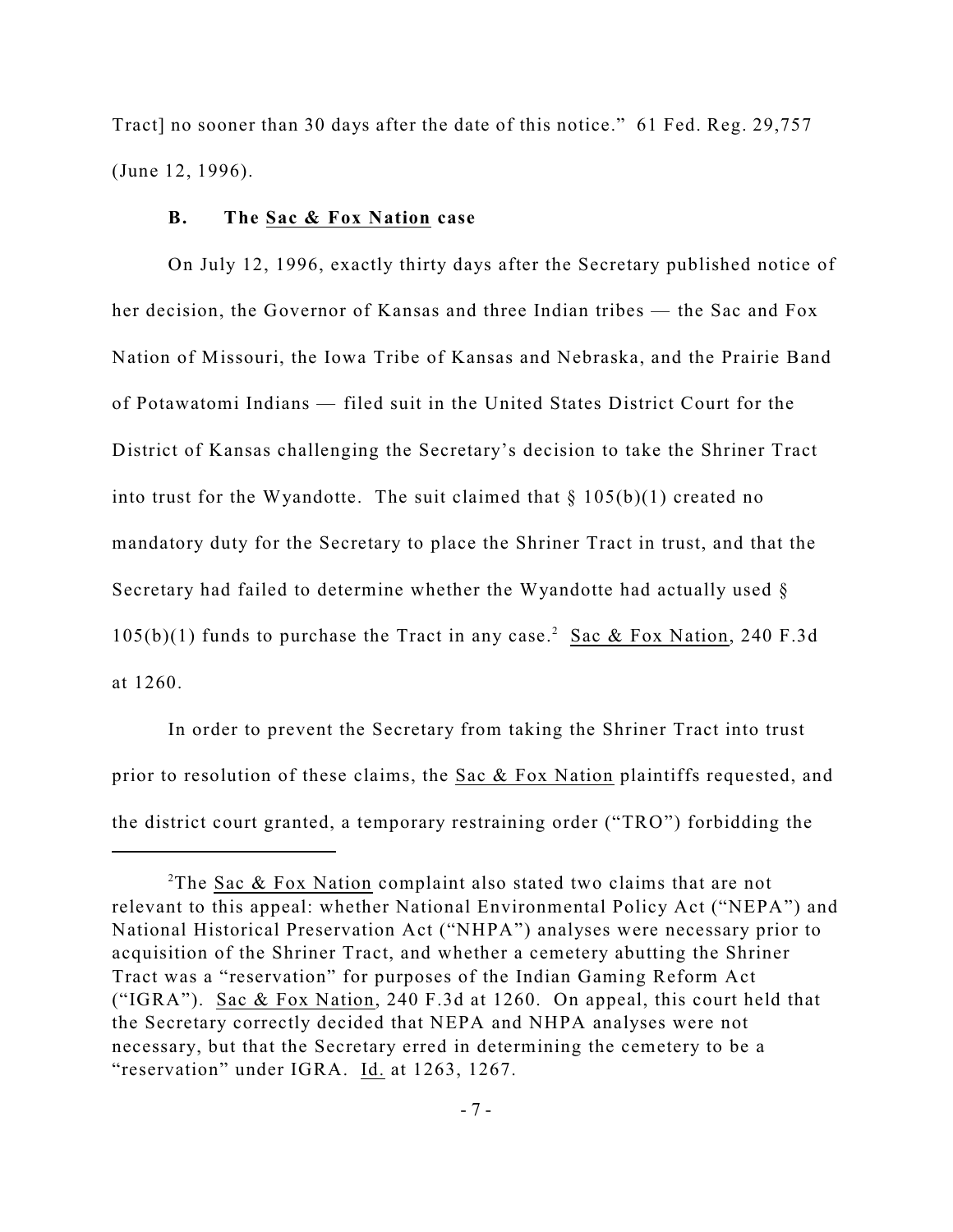Secretary from consummating the trust acquisition. Id. at 1257. The Wyandotte, however, immediately filed an interlocutory appeal with this court, arguing that the real estate contract for the purchase of the Shriner Tract was due to expire and, if the TRO was not dissolved, the opportunity for the Tract to be placed in trust would be lost. Id. "In order to preserve the status quo," we granted the Wyandotte's request and dissolved the TRO

subject to the conditions which constitute the law of this case, that the respective rights of the parties to obtain judicial review of all issues which have been raised in the complaint below shall be preserved, including standing of all parties, jurisdiction, compliance by the Secretary with all requirements of law, and the ultimate question of whether gaming shall be permitted on the subject land.

Id. (quotations omitted).

With the TRO dissolved, the Wyandotte proceeded with their purchase of the Tract on July 16, 1996, and the Secretary took the Tract into trust for the benefit of the tribe. Id. The district court denied the plaintiffs' subsequent motions challenging the trust acquisition, and eventually dismissed the case on procedural grounds. Id.

On appeal from this judgment, we reversed the district court's procedural dismissal. Reaching the merits of the plaintiffs' claims, we agreed with the Secretary that  $\S 105(b)(1)$  created a nondiscretionary duty to take any land purchased with the funds designated in that section into trust for the Wyandotte. Id. at 1262. However, we found that the Secretary's factual determination that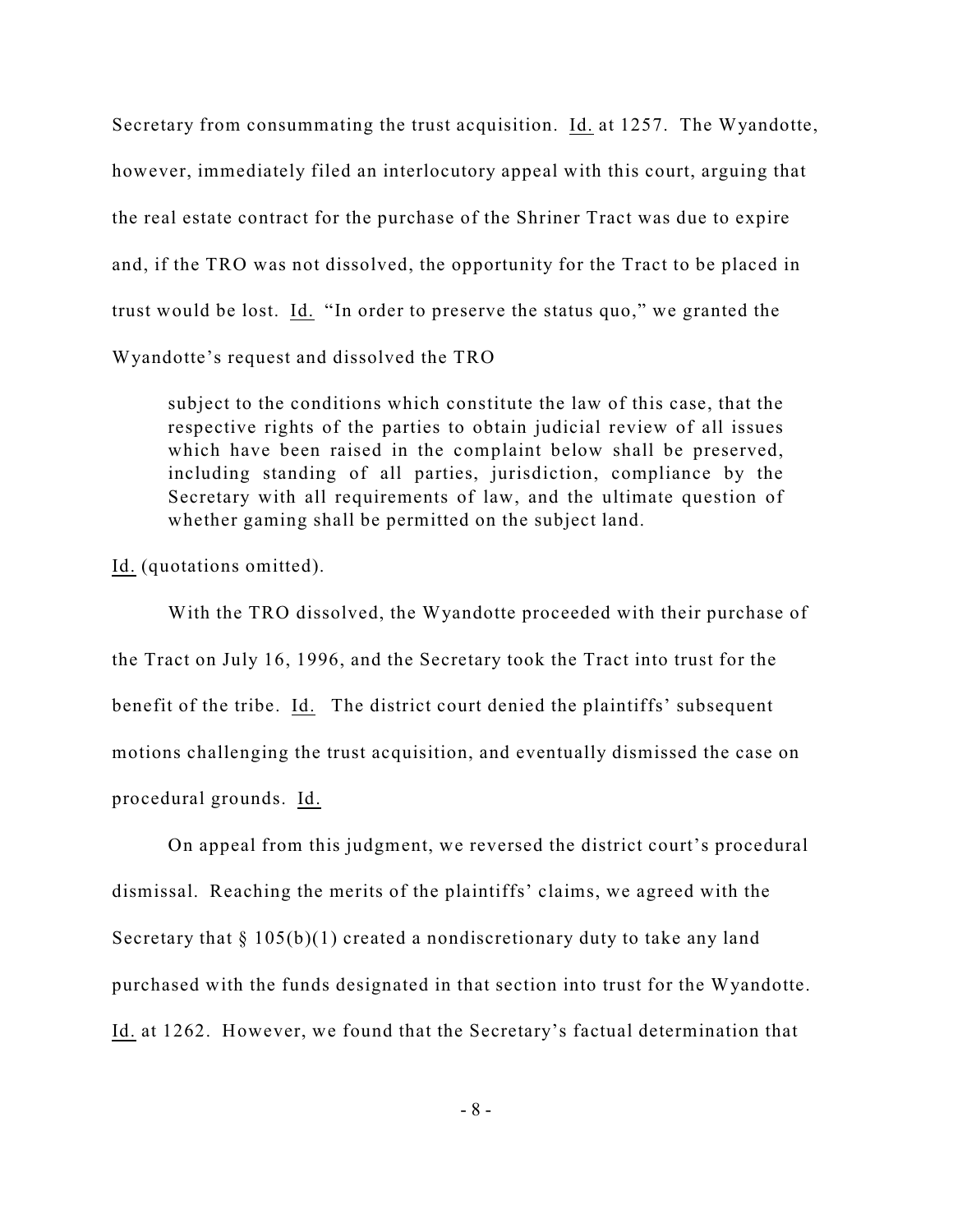the Wyandotte used only  $\S 105(b)(1)$  funds for the Shriner Tract purchase lacked sufficient record support Id. at 1263-64. We therefore remanded the case to the district court, with instructions to remand to the Secretary "for further consideration of the question of whether  $\lceil \frac{6}{9} \cdot 105(b)(1) \rceil$  funds were used for the acquisition of the Shriner Tract." Id. at 1268.

The district court issued a judgment remanding the case to the Secretary on August 23, 2001. Importantly, the district court clarified in a later order that the Sac & Fox Nation case was officially closed after the remand, thus requiring any challenges to the Secretary's decisions on remand to be brought in a "new and separate action":

Consistent with the mandate of the Tenth Circuit, this court entered a final judgment in these [Sac & Fox Nation] cases on August 23, 2001. As directed by the Tenth Circuit, the judgment in part remanded these cases to the Secretary of the Interior for further consideration of the question of whether Pub.L. 98-602 funds were used for the acquisition of a tract of land called the "Shriner Tract." The court did not maintain jurisdiction over these cases after the judgment and order of remand. The court believes any appeal of the Secretary's determination following the remand must be considered a new and separate action, which the instant motion indicates has been filed.

Therefore, the court shall deny plaintiffs' motion [to supplement the record and arrange a scheduling conference] because the abovecaptioned cases are closed, and the challenge plaintiffs seek to make should be made in a new and separate action.

## **C. Remand to the Secretary and the genesis of the instant case**

On remand, the Secretary reconsidered her decision and again concluded

that the Wyandotte had used only  $\S$  105(b)(1) funds to purchase the Shriner Tract.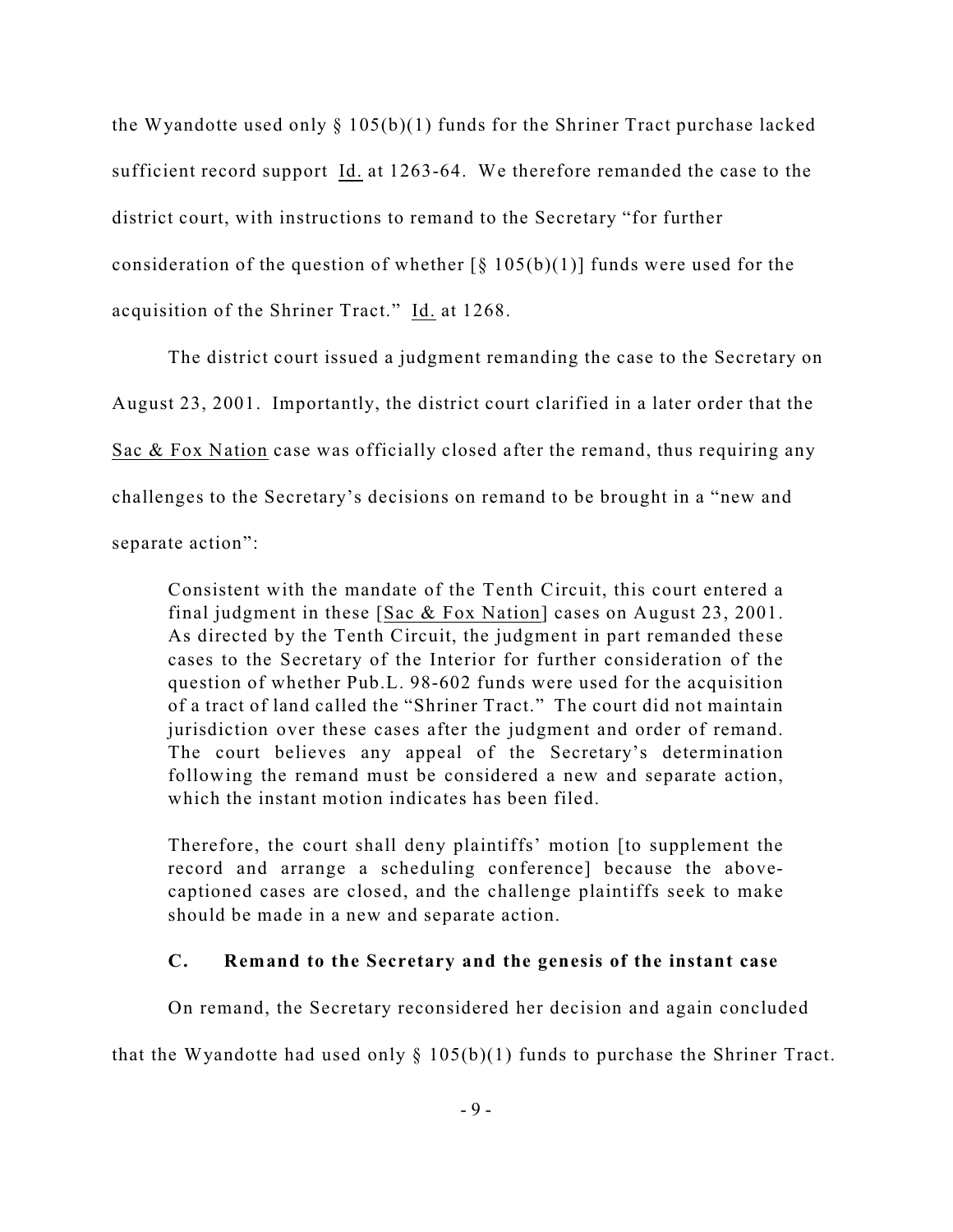In the published notice of this determination, the Secretary described the history of the Wyandotte's investment of the § 105(b)(1) funds and concluded, based primarily on the analysis of a public accounting firm, that the value of those funds, including appreciation, was \$212,170 at the time of the Shriner Tract purchase — more than enough to cover the  $$180,000$  purchase price.<sup>3</sup> 67 Fed. Reg. 10,926 (Mar. 11, 2002).

The former Sac & Fox Nation plaintiffs requested reconsideration of this determination, which the Secretary granted. In June 2003, after receiving additional briefing from the parties, the Secretary issued a written opinion confirming her prior determination that the Wyandotte had purchased the Shriner Tract using only § 105(b)(1) funds, thereby triggering a nondiscretionary duty to take the Tract into trust. In particular, the Secretary expressly determined that the language of § 105(b)(1), although ambiguous, should be read so as to permit the use of "interest or investment income" accrued on the original \$100,000 allocated in that section, thus allowing the Wyandotte to use up to \$212,170 for purchase of the Shriner Tract. The Secretary also concluded that the purchase price actually paid for the Tract was \$180,000 — not \$325,000, as alleged by the Sac & Fox

<sup>&</sup>lt;sup>3</sup>The notice actually stated that the value was  $$121,170$  at the time of the Shriner Tract purchase; however, the Secretary subsequently issued a correction, noting that the actual value of the funds was \$212,170. 67 Fed. Reg. 30,953 (May 8, 2002).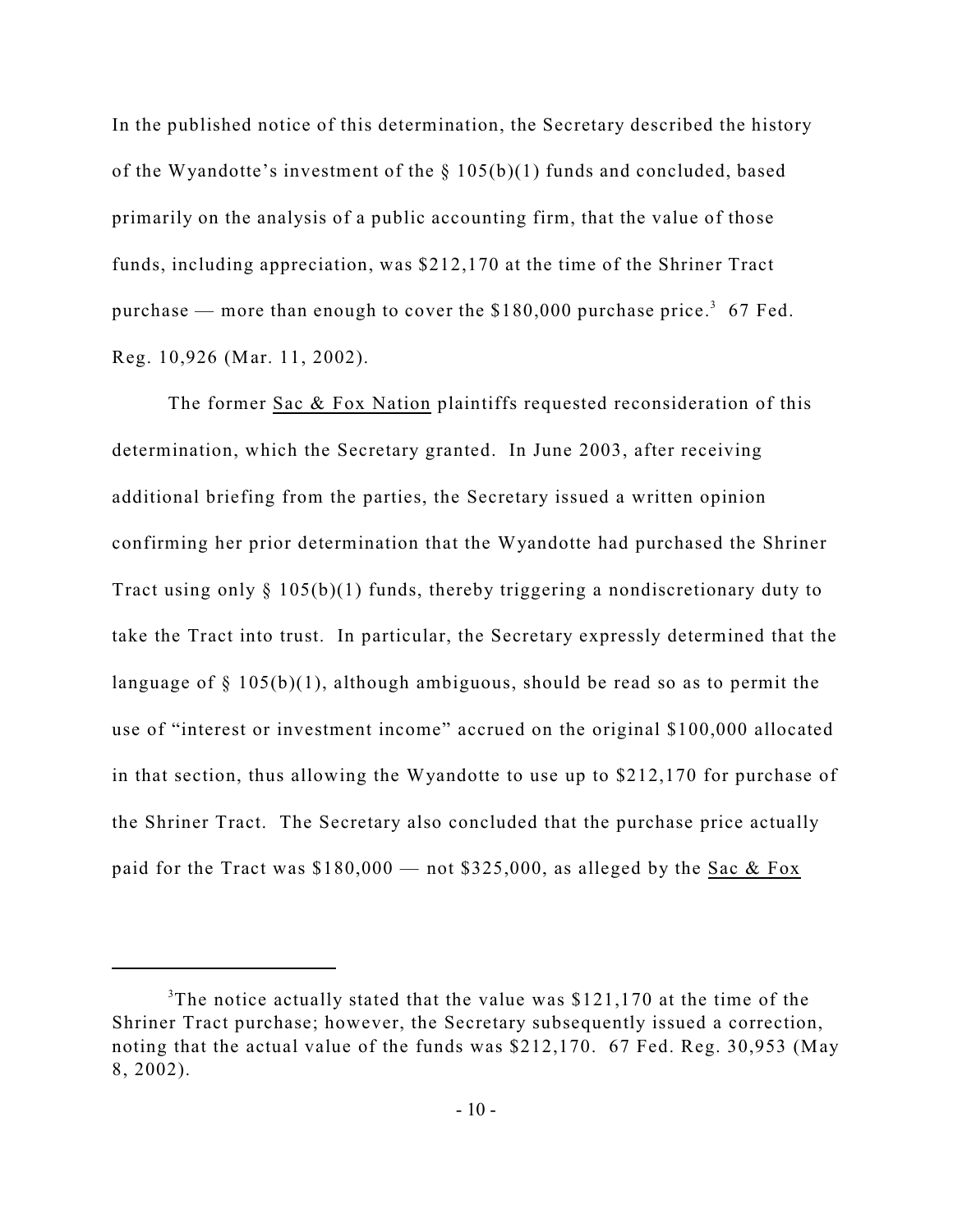Nation plaintiffs — and that the Wyandotte's remaining  $\S 105(b)(1)$  funds were used to satisfy this purchase price.

Plaintiffs tried to file their challenge in the original Sac & Fox Nation case, but were required by the district court to file under a new case number. Accordingly, in July 2003, Plaintiffs — consisting of the former Sac & Fox Nation plaintiffs plus an additional Indian Tribe, the Kickapoo Tribe of Indians of the Kickapoo Reservation in Kansas — filed the instant complaint in federal court, specifically challenging the Secretary's March 2002 and June 2003 decisions. The complaint characterized the Secretary's determination that the Shriner Tract was purchased with  $\S$  105(b)(1) funds as arbitrary, capricious, and unsupported by substantial evidence, and argued that the Secretary therefore erred by justifying her decision to take the Tract into trust as required by  $\S 105(b)(1)$ . As relief, Plaintiffs requested that the district court enter a declaratory judgment voiding the Secretary's decision and order the Secretary to "revoke the nondiscretionary trust status of the Tract and rescind all other trust actions and applications and activities concerning the same."

Plaintiffs also sought to supplement the administrative record with additional evidence they claimed undercut the Secretary's determination that the Wyandotte paid for the Tract with only  $\S 105(b)(1)$  funds, including a \$5,000 check written on an account of Nations Realty's parent company and allegedly used as earnest money for the purchase. The district court granted this request,

- 11 -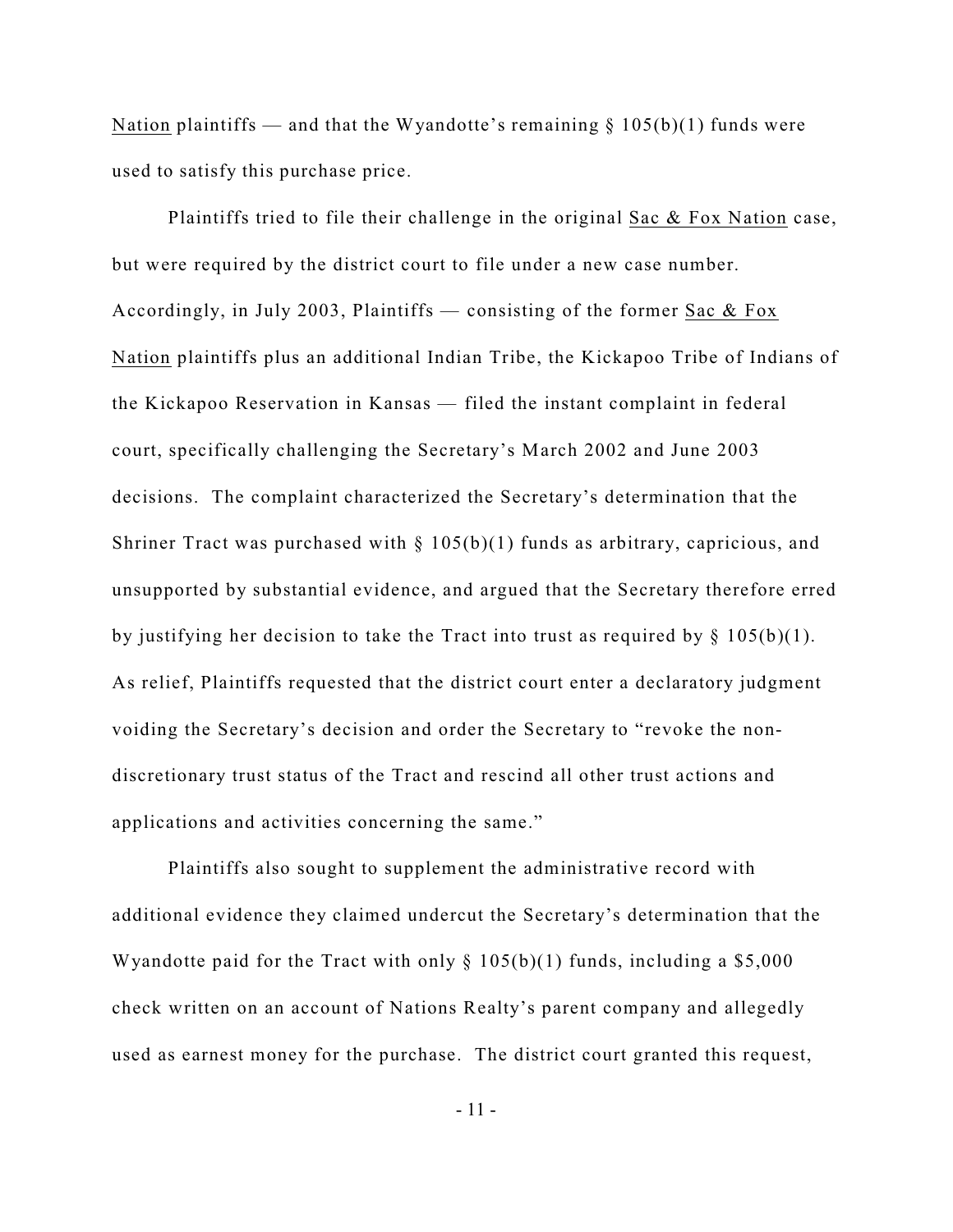once again remanding the case to the Secretary for "the limited purpose of additional investigation or explanation of the supplemental evidence" proffered by Plaintiffs and ordering the Secretary to tender her explanation to the court within 60 days.

In December 2005, pursuant to the district court's order, the Secretary issued another opinion reiterating that only  $\S 105(b)(1)$  funds and the investment income therefrom were used to purchase the Shriner Tract. The Secretary credited the Wyandotte's assertion that the \$5,000 earnest money check was applied to "closing costs and other costs over and above the purchase price" of the Tract, and therefore concluded that "materials presented by Plaintiffs in this second remand refute neither the [public accounting firm's] findings nor the reasoning behind the [Secretary's] 2003 conclusion that Wyandotte acted within the law in funding the Shriner Tract purchase."

On May 9, 2006, the district court affirmed the Secretary's decision to take the Shriner Tract into trust. The court concluded that: (1) because  $\S 105(b)(1)$  is ambiguous as to whether the Wyandotte could utilize the interest and investment income from that section's allocation of funds towards the purchase of trust property, "the Secretary's interpretation of Section 105(b) is entitled to deference and should be affirmed under Chevron [U.S.A., Inc. v. Natural Resources Defense Council, Inc., 467 U.S. 837 (1984)]"; (2) the Secretary's determination that the \$5,000 earnest money check was not applied to the purchase price of the Shriner

- 12 -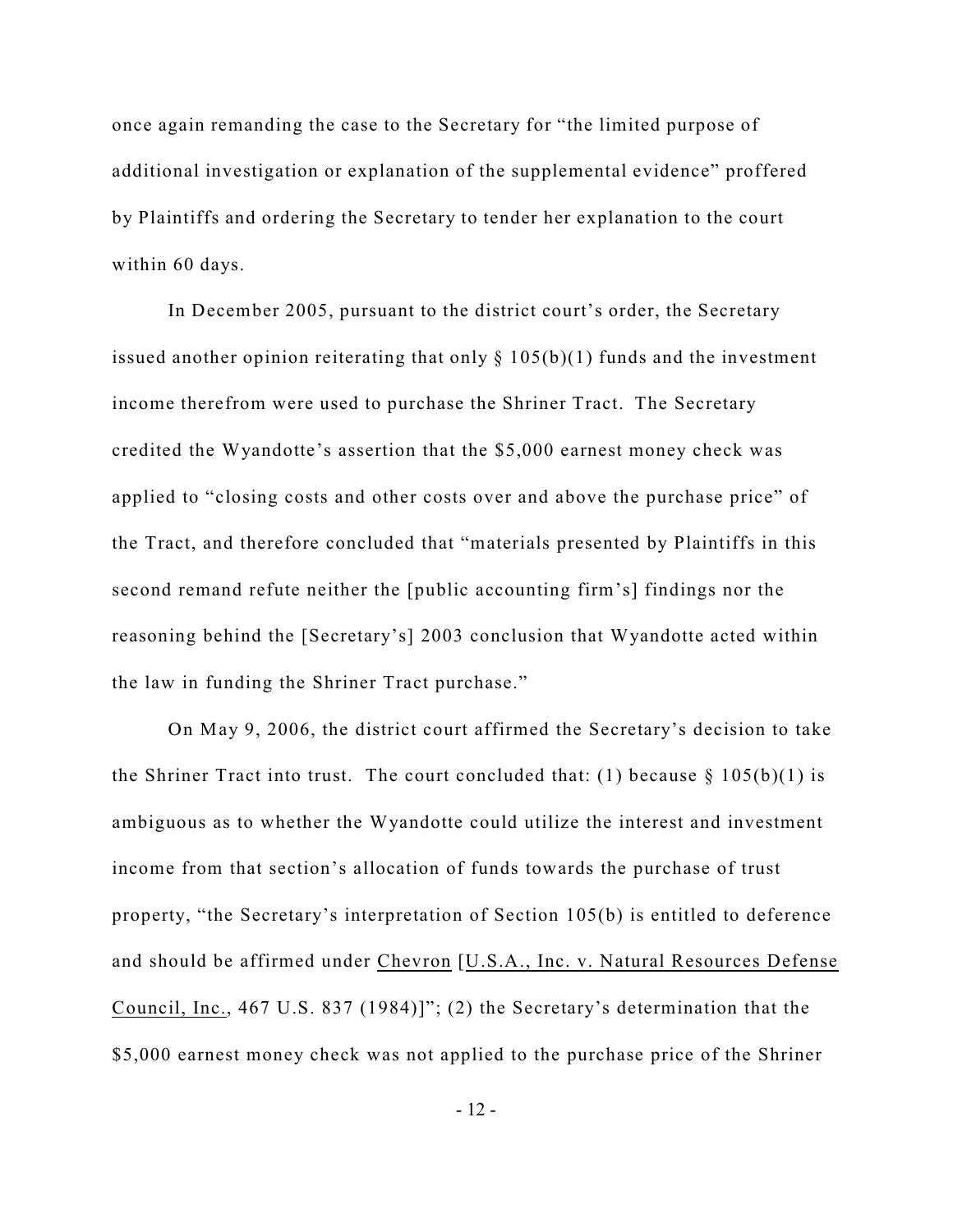Tract was supported by substantial evidence in the administrative record; (3) the Secretary's determination that only  $\S$  105(b)(1) funds were used for the purchase, based on a public accounting firm's analysis of the Wyandotte's accounts and a Department of Interior financial analyst's review of that analysis, also found sufficient support in the record; and (4) the Secretary's determination that the actual purchase price of the Shriner Tract was \$180,000, not \$325,000, was similarly supported by the record. Thus, the court denied Plaintiffs' claims for relief and upheld both the Secretary's legal interpretation of  $\S$  105(b)(1) and her substantive findings that only  $\S 105(b)(1)$  funds were used to purchase the Shriner Tract.

Plaintiffs now appeal the district court's order affirming the Secretary's decision.

#### **DISCUSSION**

On appeal, Plaintiffs dispute all of the district court's conclusions and ask this court to "invalidate the Secretary's decision as arbitrary and capricious, to declare void the trust determination of the Shriner Tract, and alternatively, to remand the case, again, to the Secretary for a full and fair review of the question of whether only funds awarded by P.L. 602 were used to purchase the tract." Plaintiffs' appeal thus raises the same "central question" that has animated their litigation since 1996: whether the Wyandotte used funds designated by §

- 13 -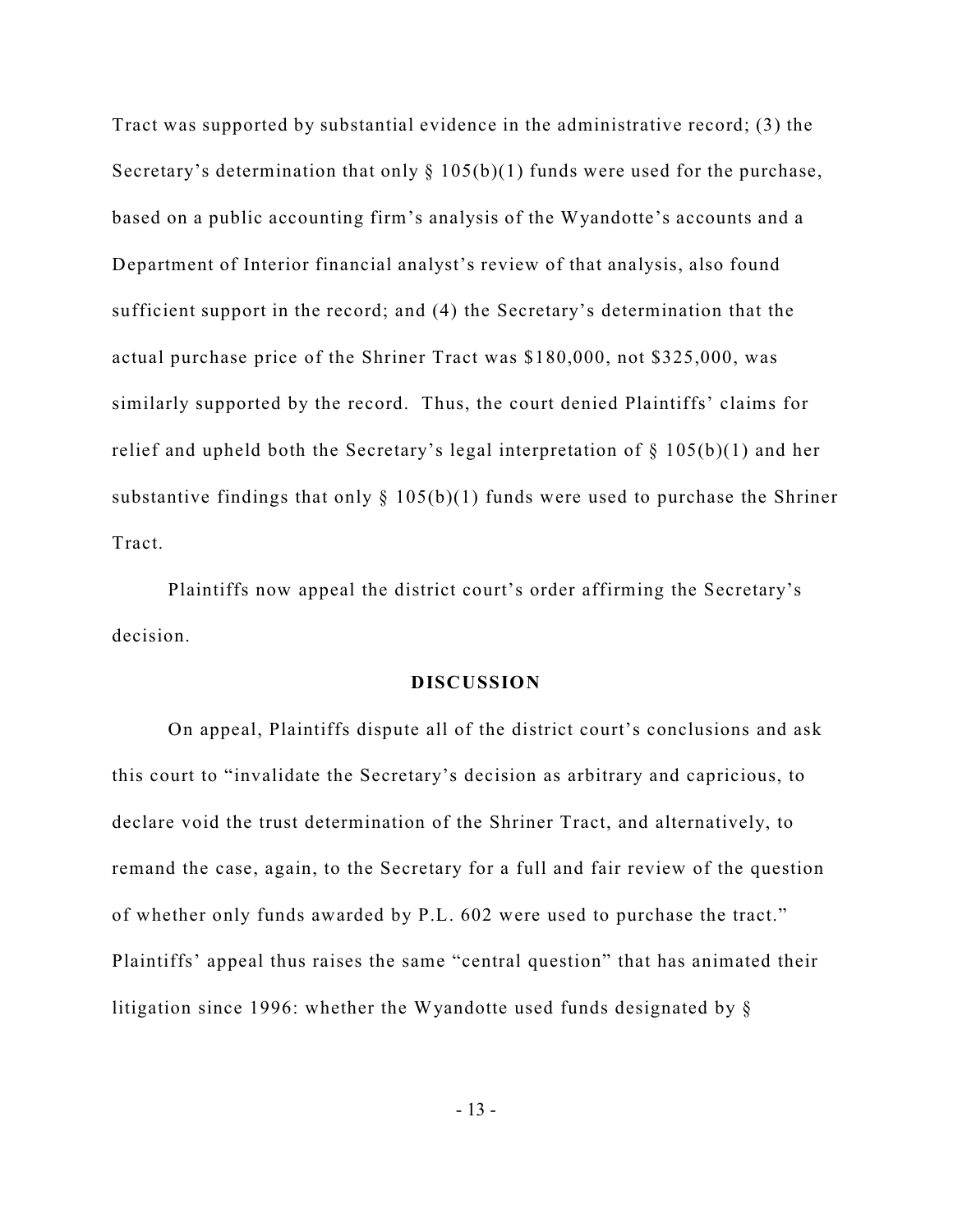105(b)(1) to purchase the Shriner Tract, so as to trigger a nondiscretionary duty on the part of the Secretary to take the Tract into trust.

Before we may reach the various facets of this question, however, we are faced with a jurisdictional argument raised by the Secretary for the first time on appeal. The Secretary now argues that sovereign immunity bars the present suit because, at the time the instant complaint was filed, the Shriner Tract was already held in trust by the United States for the Wyandotte, and the Quiet Title Act, 28 U.S.C. § 2409a, "retain[s] the United States' immunity from suit by third parties challenging the United States' title to land held in trust for Indians." United States v. Mottaz, 476 U.S. 834, 842 (1986).

Normally, of course, "absent extraordinary circumstances, we do not consider arguments raised for the first time on appeal." Hill v. Kan. Gas Serv. Co., 323 F.3d 858, 866 (10th Cir. 2003) (quotation omitted). However, claims of sovereign immunity implicate our jurisdiction and therefore "present[] an exception to the general rule" against considering new arguments on appeal. United States v. Richman, 124 F.3d 1201, 1205 (10th Cir. 1997). Thus, because we have a duty to ascertain whether we have jurisdiction prior to reaching the merits of an appeal, Ellenberg v. N.M. Military Inst., 478 F.3d 1262, 1275 n.11 (10th Cir. 2007), we begin by addressing the Secretary's contention that Plaintiffs' suit is barred by sovereign immunity. Our review of questions of sovereign immunity is *de novo*. Shivwits Band of Paiute Indians v. Utah, 428

- 14 -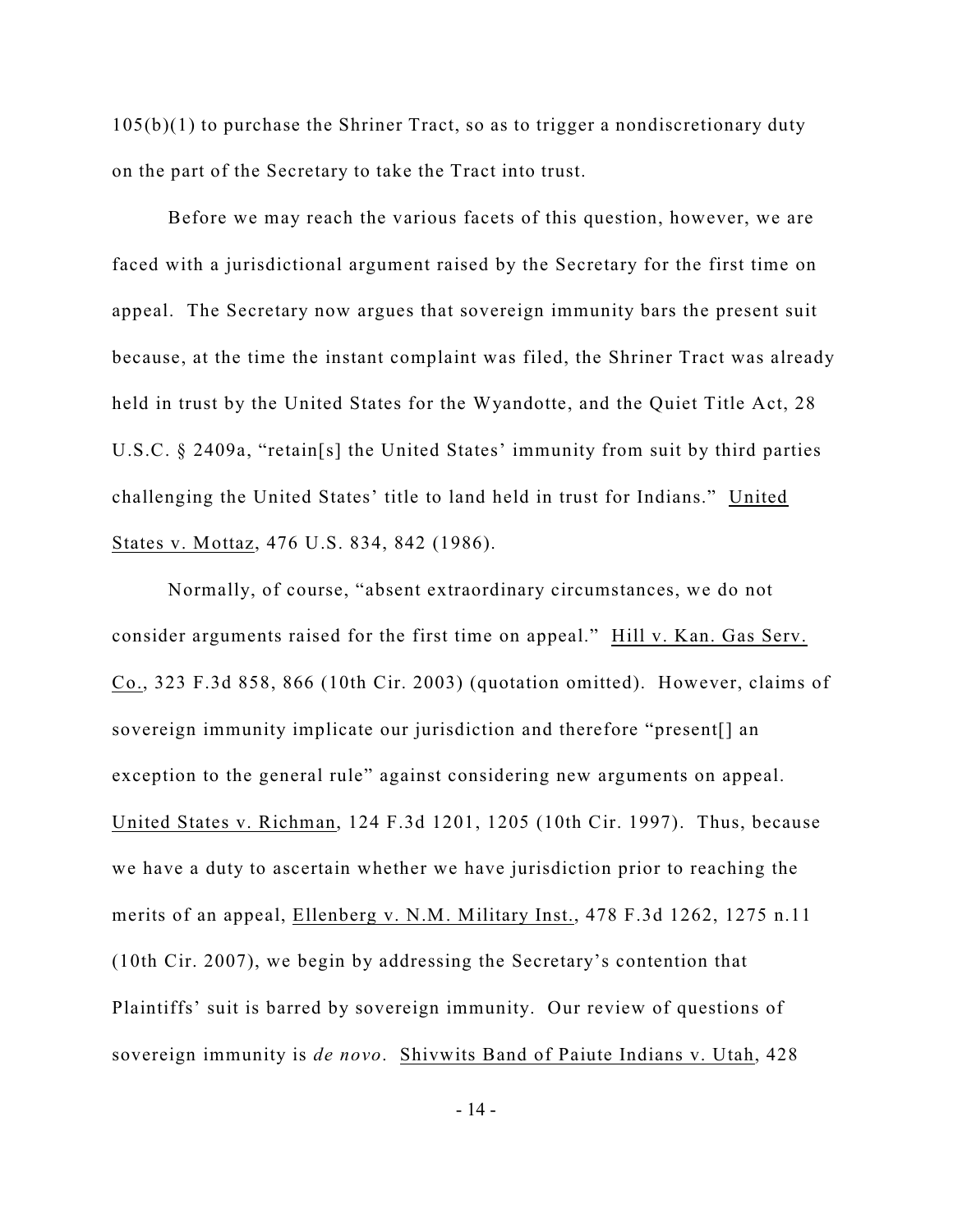F.3d 966, 974 (10th Cir. 2005), cert. denied, 127 S.Ct. 38, 166 L.Ed.2d 17 (2006).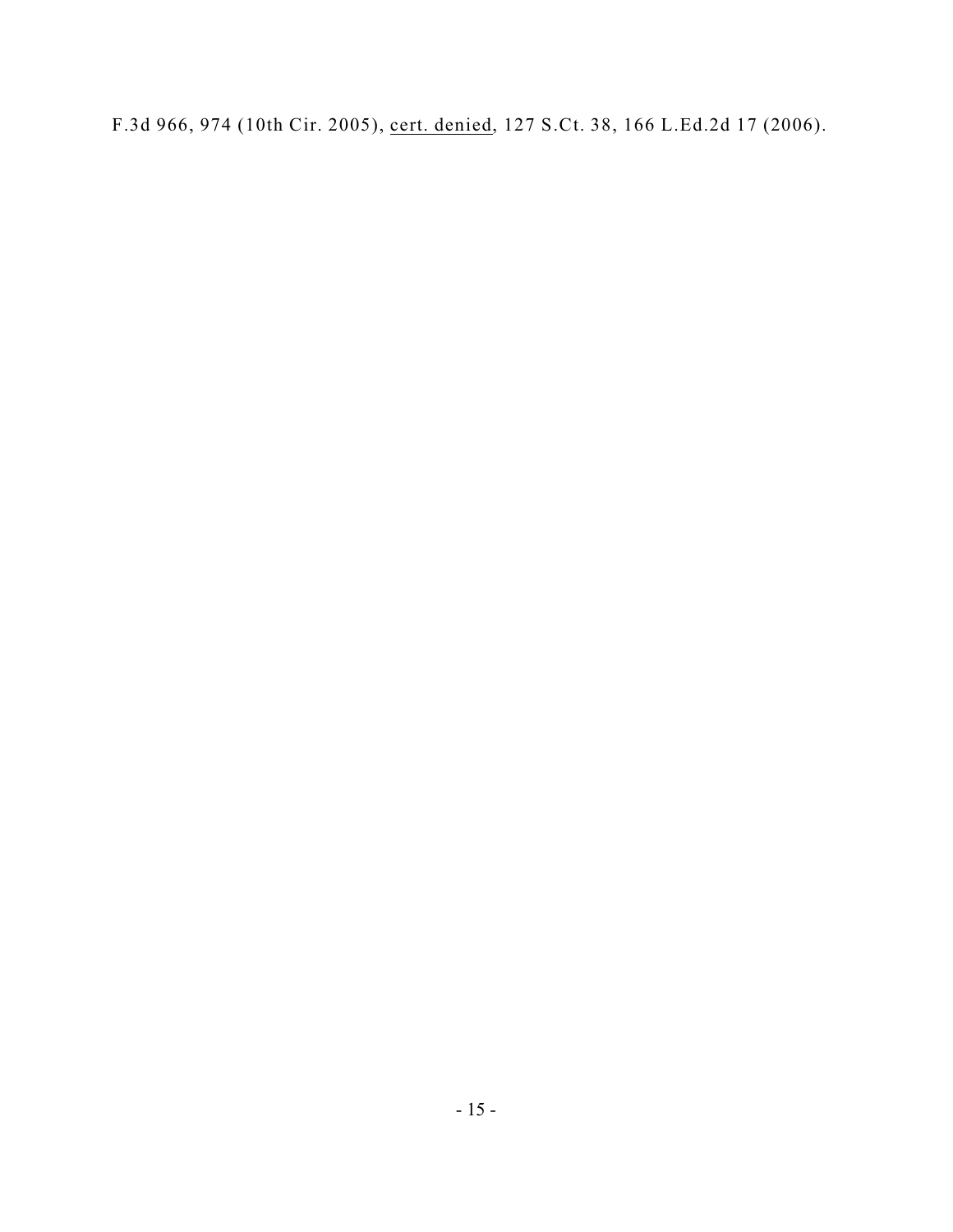## **A. The Quiet Title Act and sovereign immunity generally**

"The concept of sovereign immunity means that the United States cannot be sued without its consent." Merrill Lynch, Pierce, Fenner & Smith, Inc. v. Jacks, 960 F.2d 911, 913 (10th Cir. 1992). Such consent may be found "only when Congress unequivocally expresses its intention to waive the government's sovereign immunity in the statutory text." United States v. Murdock Mach. & Eng'g Co., 81 F.3d 922, 930 (10th Cir. 1996) (quotation omitted). In cases concerning the United States' title to real property, the Supreme Court has construed the Quiet Title Act as a waiver of sovereign immunity providing the "exclusive means" for challenging such title. $4$  Mottaz, 476 U.S. at 842 (quoting Block v. North Dakota, 461 U.S. 273, 286 (1983)).

The Quiet Title Act states, in relevant part:

The United States may be named as a party defendant in a civil action under this section to adjudicate a disputed title to real property in which the United States claims an interest, other than a security interest or

<sup>&</sup>lt;sup>4</sup>The Administrative Procedures Act ("APA") provides a waiver of sovereign immunity that might initially appear applicable in the context of a title dispute involving an administrative agency. See 5 U.S.C. § 702 ("A person suffering legal wrong because of agency action . . . is entitled to judicial review thereof. An action . . . seeking relief other than money damages . . . shall not be dismissed . . . on the ground that it is against the United States"). However, the APA's waiver is limited; specifically, it does not "confer [] authority to grant relief if any other statute that grants consent to suit expressly or impliedly forbids the relief which is sought." Id. The Quiet Title Act "retain[s] the United States' immunity from suit by third parties challenging the United States' title to land held in trust for Indians," Mottaz, 476 U.S. at 842, thus preventing application of the APA waiver. See Neighbors for Rational Dev. v. Norton, 379 F.3d 956, 961 (10th Cir. 2004).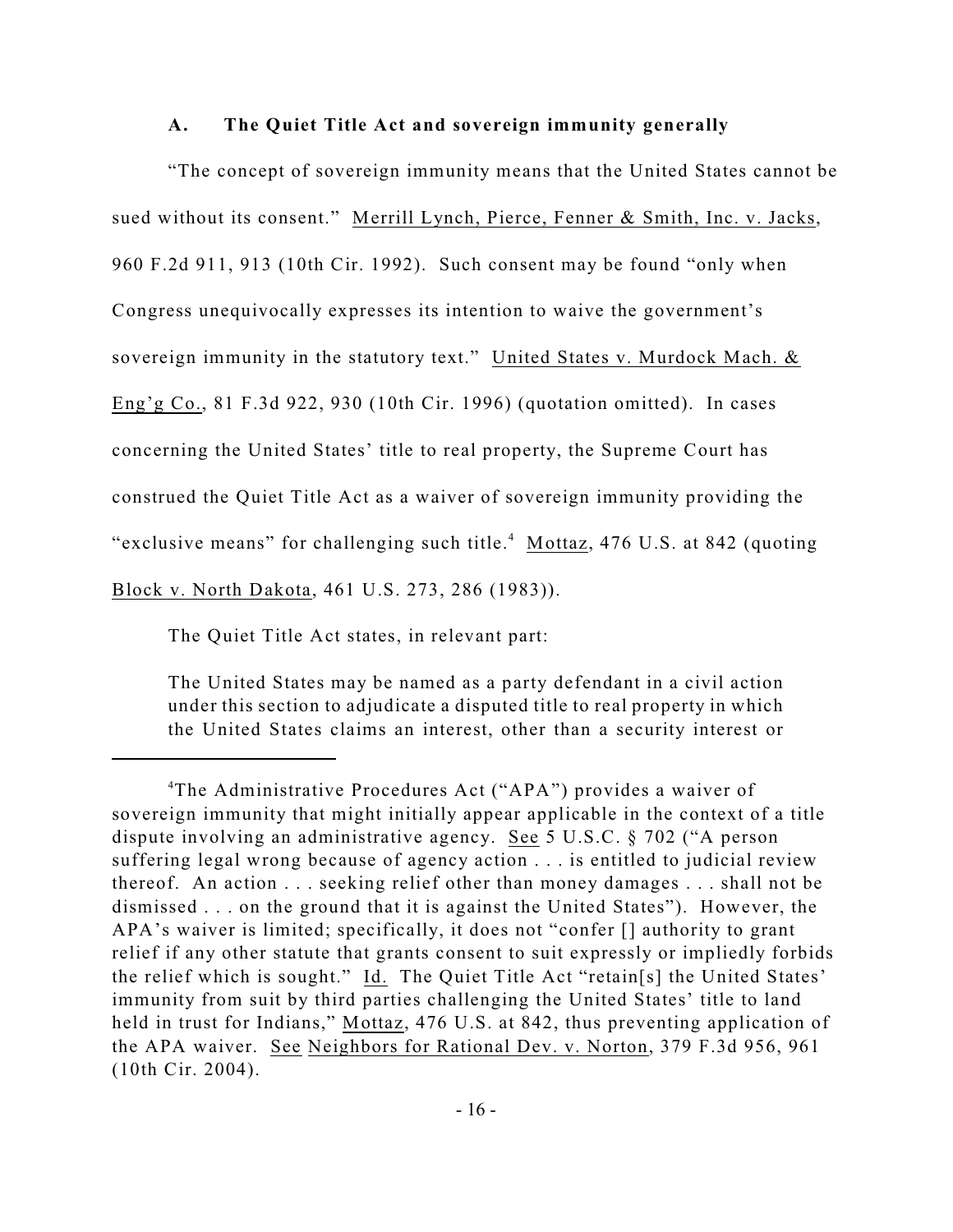water rights. This section does not apply to trust or restricted Indian lands . . . .

28 U.S.C. § 2409a(a). Thus, the Act's waiver of sovereign immunity is qualified by an exception for suits challenging title to lands held in trust for Indian tribes: "when the United States claims an interest in real property based on that property's status as trust or restricted Indian lands, the Quiet Title Act does not waive the Government's immunity." Neighbors for Rational Dev., 379 F.3d at 961 (quoting Mottaz, 476 U.S. at 843).

Several questions are raised by the Secretary's invocation of the Quiet Title Act in the present context. First, does the Plaintiffs' suit qualify as a quiet title action so as to render a Quiet Title Act analysis applicable? If so, does the fact that Plaintiffs brought the Sac & Fox Nation case challenging the Shriner Tract's trust status *before* the Secretary had actually taken the Tract into trust affect application of the Act? Finally, does either this court's order in Sac & Fox Nation purporting to retain Plaintiffs' right to contest the trust acquisition, or the Secretary's continued participation in this litigation up to the present, provide a means to avoid application of the United States' sovereign immunity in this case?

# **B. Plaintiffs' suit is a "quiet title" action sufficient to invoke the Quiet Title Act**

Two of this court's recent decisions dealing with similar facts require that we treat Plaintiffs' suit as a quiet title action against the United States, thus invoking the Quiet Title Act. In Neighbors for Rational Development v. Norton,

- 17 -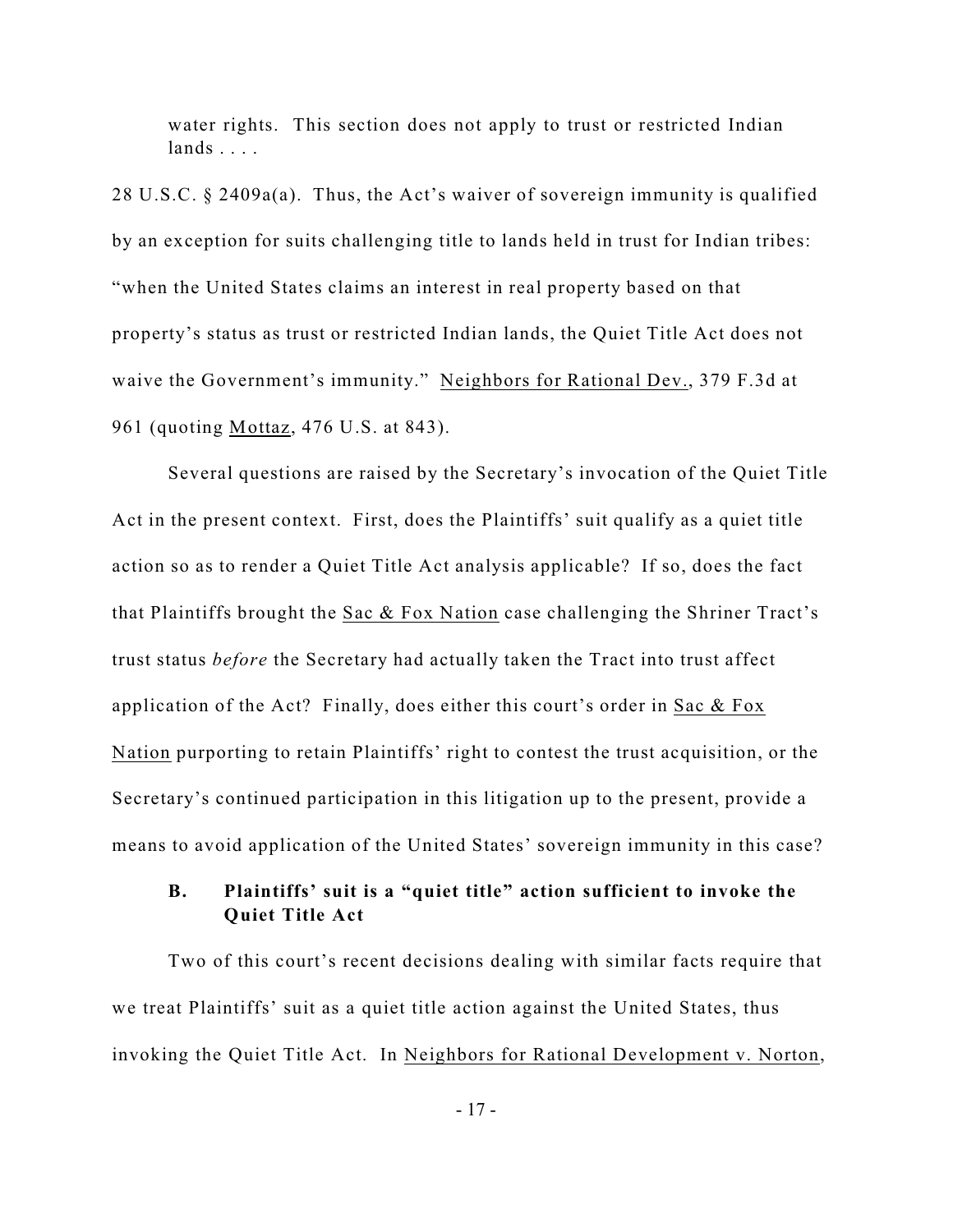the Secretary took property owned by the Pueblo Indians of New Mexico into trust, and the Pueblos subsequently made plans to develop the land. 379 F.3d at 959. Neighbors For Rational Development ("Neighbors"), an organization of local citizens, challenged the Secretary's decision as "arbitrary, capricious, an abuse of discretion, and otherwise not in accordance with law because the Secretary (1) failed to comply with [NEPA], and (2) failed to consider the 'regulatory factors for trust acquisitions' in 25 C.F.R. § 151.10." Id. at 960.

Neighbors argued that the Quiet Title Act did not apply because it was not an adverse claimant but a third party, and its suit was not a quiet title action but an APA challenge to the Secretary's decision to place the land in trust. Id. We held, however, that neither of these circumstances were relevant to our application of the Act. Instead, we held that a court faced with a suit challenging the United States' title to land held in trust for an Indian tribe must focus on the *relief* sought by the plaintiffs. Id. at 962.

In this case, Neighbors asks the court to "enter declaratory judgment that the trust acquisition is null and void." Neighbors also seeks to "permanently enjoin [the Secretary] from converting the [Indian school] property to trust status without fully complying with all federal laws, regulations, and Guidelines, including the National Environmental Policy Act." We think these requests fall within the scope of suits the Indian trust land exemption in the Quiet Title Act sought to prevent.

Id. at 961-62 (alterations in original). We based this conclusion on Congress's intent, as expressed in the Quiet Title Act, that third parties be prevented "from interfering with the United States' obligations to the Indians." Id. at 962. "In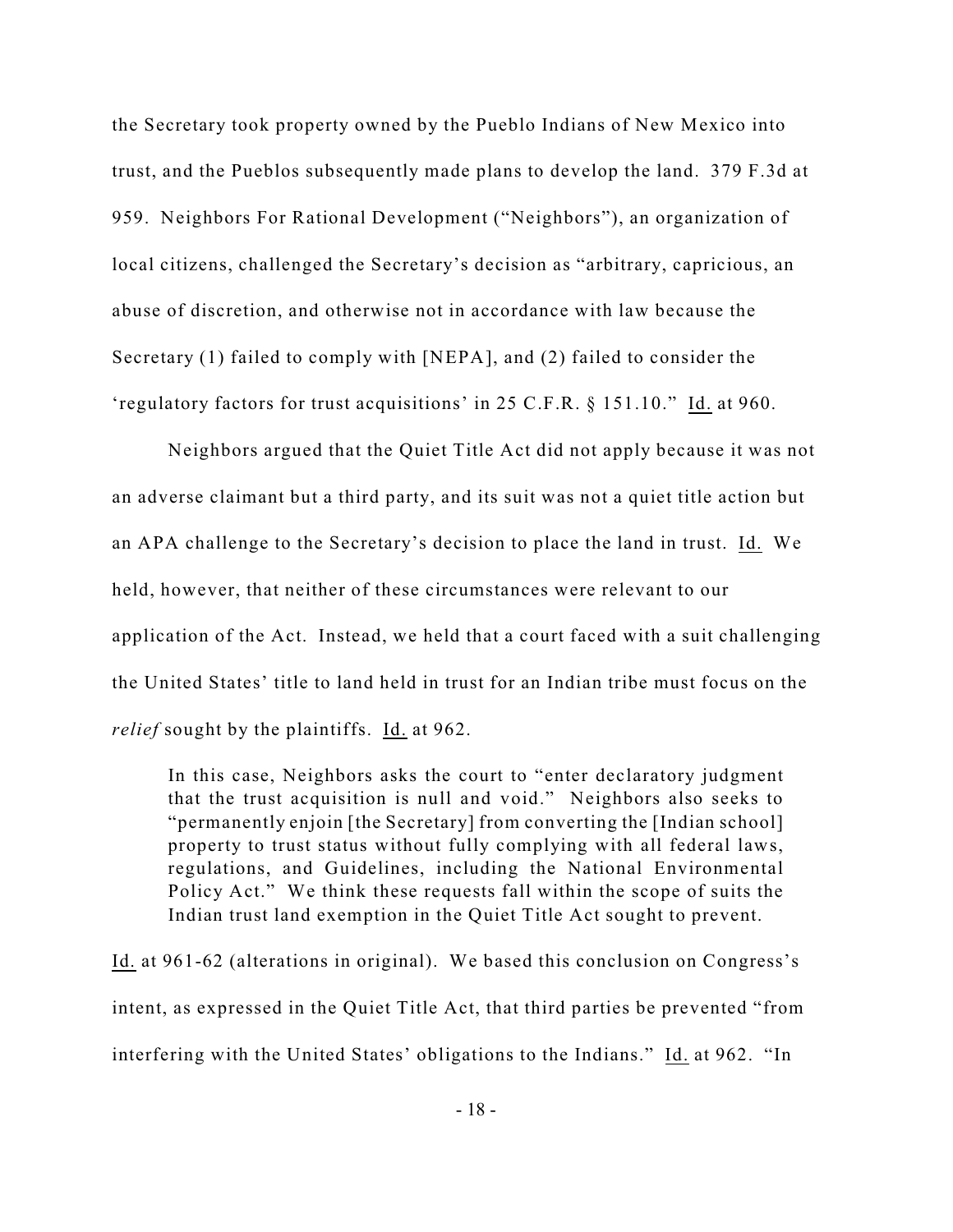sum," we concluded, "the Quiet Title Act precludes Neighbors' suit to the extent it seek[s] to nullify the trust acquisition." Id. at 965.

A similar factual situation developed in Shivwitz Band, 428 F.3d at 966. The Shivwitz Band of Paiute Indians (the "Shivwitz") purchased tracts of land adjacent to a highway south of St. George, Utah, and after the Secretary took these tracts into trust, finalized several leases permitting an advertising company to erect billboards on the trust land. 428 F.3d at 970. When the State of Utah threatened criminal action and the City of St. George issued a stop-work order to the advertising company, the Shivwitz filed a federal action seeking declaratory and injunctive relief. Id. The State and City counterclaimed, challenging the statute under which the United States took the land into trust and claiming, inter alia, that "the taking of the land in trust and the approval of the [billboard] lease . .. violated [NEPA] and [DOI] regulations ...." Id. Relying on our Neighbors for Rational Development analysis, we held that the Quiet Title Act barred jurisdiction to hear the State and City's arguments "to the extent [they] sought to challenge the BIA's decision to take the property at issue into trust for the Band." Id. at 976.

The relief sought by Plaintiffs' complaint in this case is functionally identical to that sought by the plaintiffs in Neighbors for Rational Development and Shivwitz Band. Plaintiffs seek a determination that the Secretary's decision to place the Shriner Tract in trust "is not within the scope of [her] authority, that

- 19 -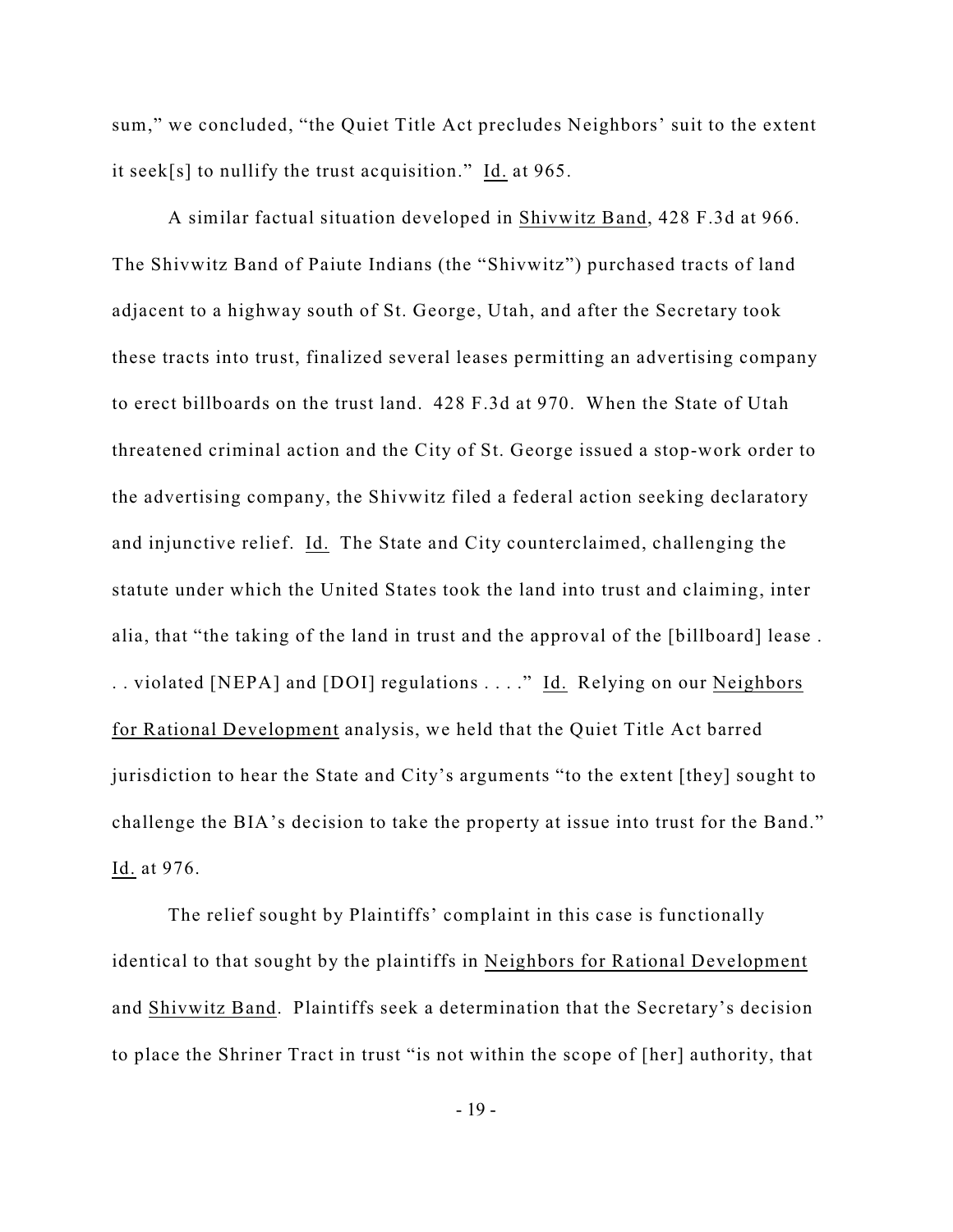the Agency did not comply with applicable procedures, and that its action is otherwise arbitrary, capricious or an abuse of discretion, and that the Agency's Determination must be declared void *ab initio* . . . ." The complaint also seeks an injunction and/or an order of mandamus "requiring the Agency to revoke the nondiscretionary trust status of the tract and rescind all other trust actions and applications and activities concerning the same." Similarly, Plaintiffs' opening brief to this court requests that we "invalidate the Secretary's decision as arbitrary and capricious, [and] declare void the trust determination of the Shriner Tract."

As such, Plaintiffs' requested relief plainly presents a direct challenge to the United States' title for the Shriner Tract held in trust for the Wyandotte and therefore "fall[s] within the scope of suits the Indian trust land exemption in the Quiet Title Act sought to prevent." Neighbors for Rational Dev., 379 F.3d at 962. Thus, unless facts exist which distinguish Plaintiffs' suit from those we dismissed in Neighbors for Rational Development and Shivwits Band, the United States' sovereign immunity prevents the federal courts from exercising jurisdiction over this case.

## **C. The timing of Plaintiffs' complaint in the instant case precludes application of the Quiet Title Act's waiver of sovereign immunity**

Plaintiffs argue that this case is distinguishable from Neighbors for Rational Development and Shivwitz Band based on the timing of their challenge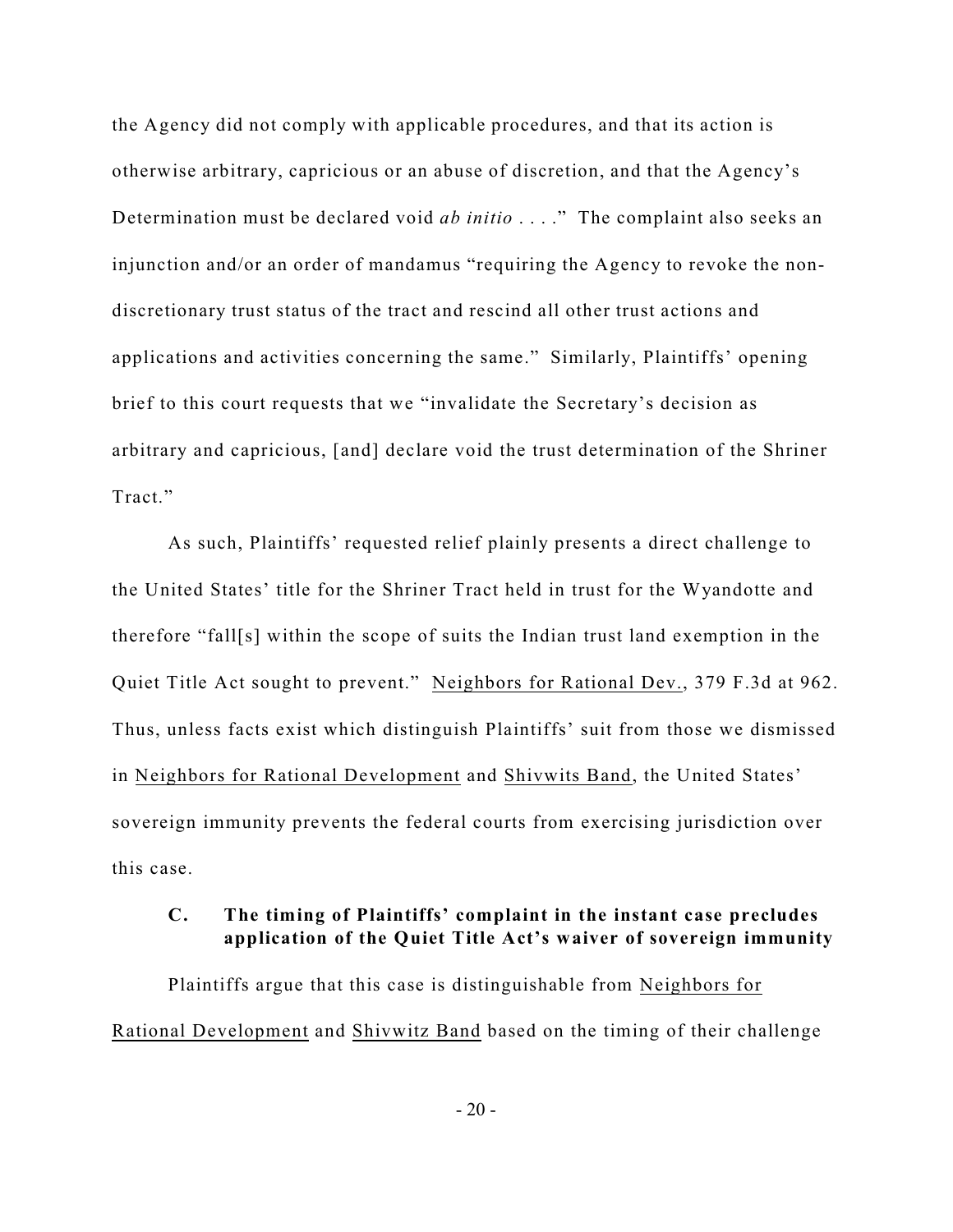to the Secretary's decisions. In both of those cases, the United States already held title to the land in trust for the tribes at the time the suit challenging the Secretary's decision was filed; here, however, Plaintiffs emphasize that they filed a complaint challenging the Secretary's decision in Sac & Fox Nation *prior* to the Secretary's taking the Shriner Tract into trust. Thus, they argue, the Quiet Title Act's waiver of sovereign immunity permitted the court to hear their suit at the time it was initiated, and the Secretary's subsequent actions did not divest the court of this jurisdiction.

Although we have not previously addressed this issue, we agree with Plaintiffs' fundamental premise that the presence of a waiver of sovereign immunity under the Quiet Title Act for a given case is to be determined as of the date the complaint is filed.<sup>5</sup> In so concluding, we follow the weight of opinion in other circuit courts. See Bank of Hemet v. United States, 643 F.2d 661, 665 (9th

 $5$ We do not, however, concur with Plaintiffs' assertion that Department of Interior v. South Dakota, 519 U.S. 919 (1996), "clearly acknowledge[s] that judicial review of the Secretary of Interior's decision to take land in trust is appropriate under the Quiet Title Act . . . even if the Secretary thereafter takes the land in trust while the litigation is pending." Department of Interior provided no explanation or reasoning whatsoever, but simply granted certiorari, vacated the judgment of the Eighth Circuit in the case below, and remanded the case back to the Secretary. Id. at 919-920. The Eighth Circuit's judgment, which the Court vacated, expressly declined to resolve issues related to the Quiet Title Act and sovereign immunity, instead concluding that the statute under which the Secretary took title was an unconstitutional delegation of power. South Dakota v. U.S. Dep't of Interior, 69 F.3d 878, 881 n.1 (8th Cir. 1995). Thus, given the Supreme Court's lack of explanation, we cannot presume the Court's rejection of the Eighth Circuit's judgment was based on its interpretation of the Quiet Title Act.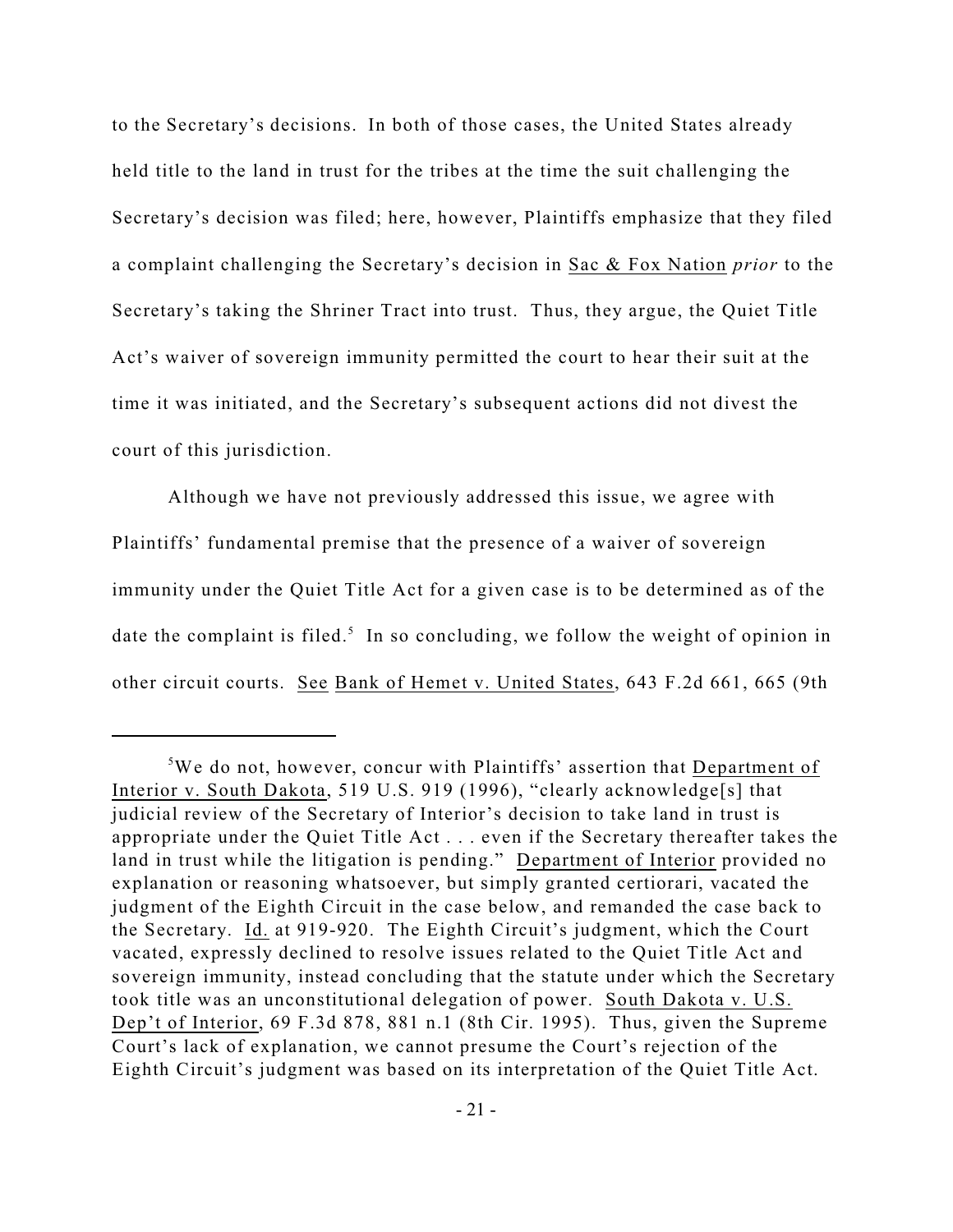Cir. 1981) (holding that, where the United States held title to property at the time a quiet title suit was initiated and was on notice of the suit at the time it sold the property, "the presence of a waiver of sovereign immunity should be determined as of the date the complaint was filed"); Delta Sav. & Loan Assoc., Inc. v. IRS, 847 F.2d 248, 249 n.1 (5th Cir. 1988) (citing Bank of Hemet and holding that the Quiet Title Act waived the United States' sovereign immunity even though it had "relinquished its ownership interest" in the property at a public auction three days after the plaintiffs filed a quiet title suit); cf. Kulawy v. United States, 917 F.2d 729, 733-34 (2d Cir. 1990) (holding that a waiver of sovereign immunity under 28 U.S.C. § 2410(a) applied at the time the taxpayer's suit was commenced and that the government's subsequent sale of property at issue did not "permit[] the government to oust the court of jurisdiction validly invoked"); Kabakjian v. United States, 267 F.3d 208, 212 (3d Cir. 2001) ("[J]urisdiction under [28 U.S.C.] § 2410 is determined by looking to the facts existing at the time the suit was filed.").

We agree with the reasoning of these courts, and therefore hold that in this case, "the presence of a waiver of sovereign immunity should be determined as of the date the complaint was filed." Bank of Hemet, 643 F.2d at 665. This holding, however, provides no support for the Plaintiffs' position, but instead forecloses it.

Although Plaintiffs claim that their challenge to the Secretary's decision was initiated prior to the Secretary taking the Shriner Tract into trust for the

 $-22 -$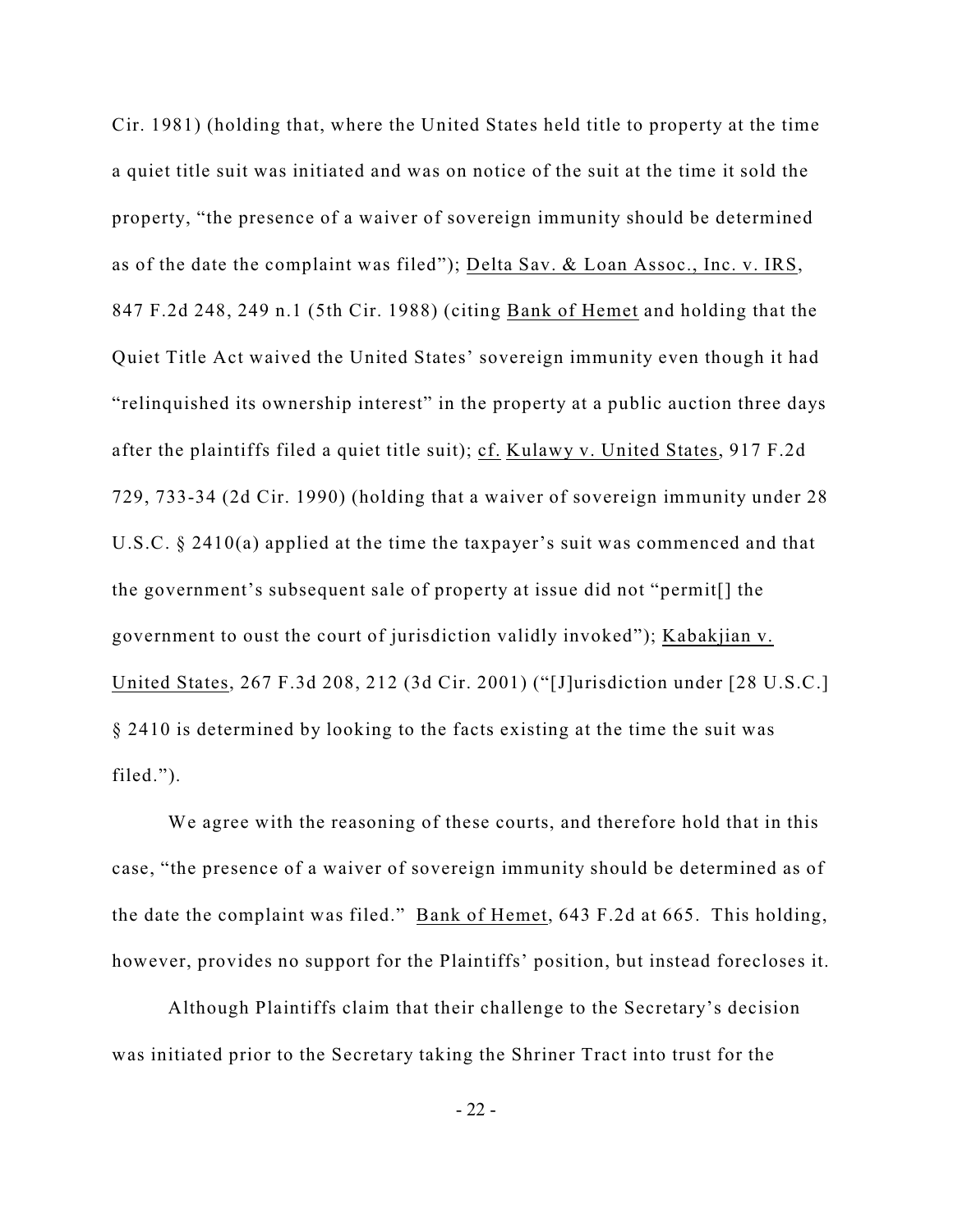Wyandotte, they are referring to the complaint filed on July 12, 1996, which initiated the Sac & Fox Nation case. As discussed in the facts above, however, Sac & Fox Nation is not the case presently on appeal; it was officially closed by the district court's judgment remanding the case back to the Secretary on August 23, 2001. The district court in that case expressly disclaimed continuing jurisdiction, stating in a later order that "any appeal of the Secretary's determination following the remand must be considered a new and separate action."

The instant case is just such a "new and separate action," filed on July 11, 2003 by a slightly different collection of Plaintiffs in the district court under a different case number. Notably, this complaint, by its own terms, challenges only the Secretary's March 2002 determination and June 2003 opinion; it mentions the Sac & Fox Nation case, but only as part of the previous history of litigation surrounding the Huron Cemetery in Kansas City, Kansas. It is thus clear that, despite the existence of certain common issues, Plaintiffs' claims in this case are focused upon the Secretary's legal and factual explanations rendered *after* the judgment and remand in Sac & Fox Nation rendered that case closed.

We therefore look to the status of the Shriner Tract as of July 11, 2003 the date Plaintiffs filed their complaint in this case — to determine whether the Quiet Title Act's waiver of sovereign immunity applies. As of that date, the Tract was already held in trust by the United States, having been taken into trust at

- 23 -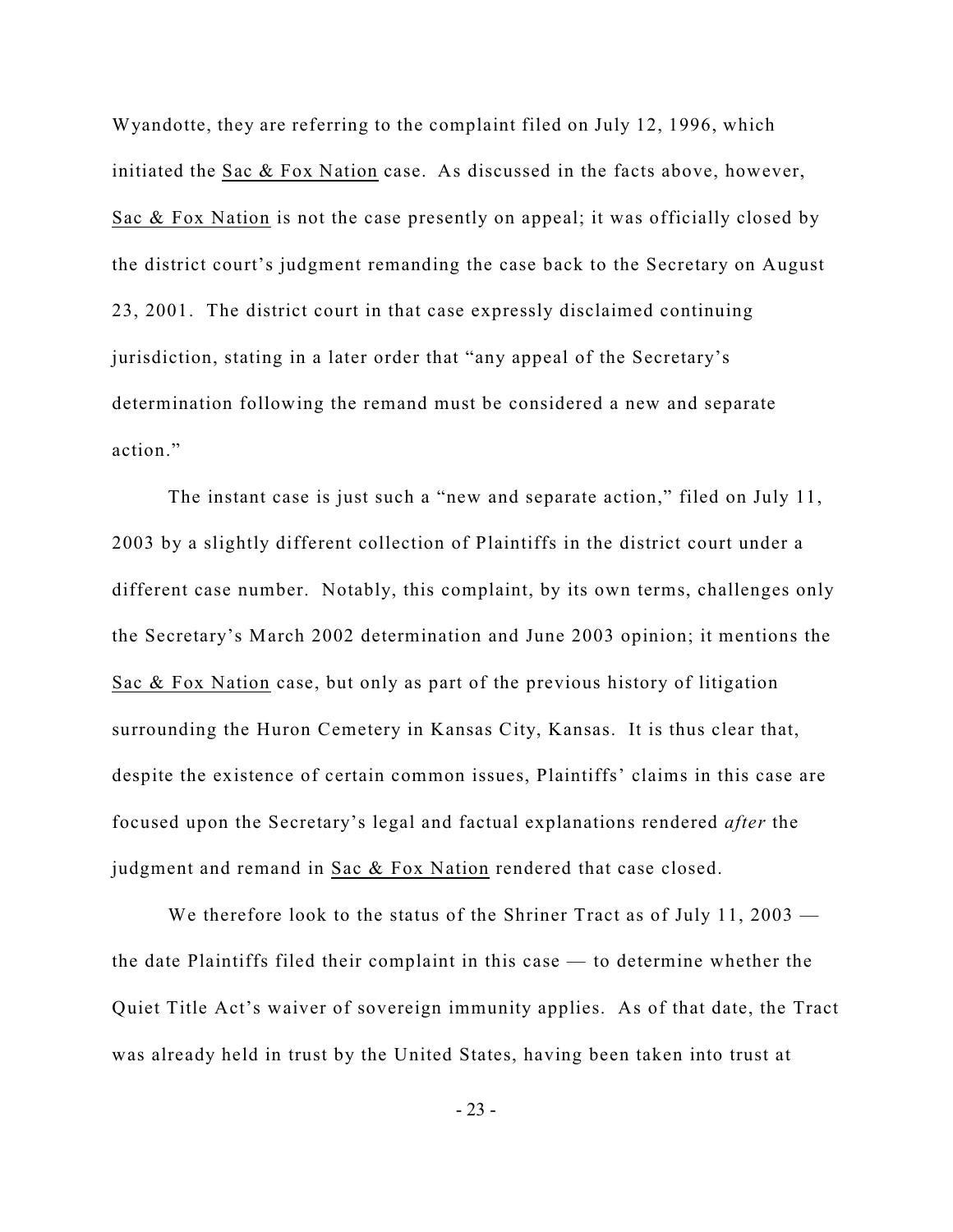some point prior to our publication of the Sac & Fox Nation opinion in early 2001. See 240 F.3d at 1257. Thus, the Act's exception for Indian trust lands "retain[ed] the United States' immunity from suit by third parties challenging the United States' title to land held in trust for Indians." Mottaz, 476 U.S. at 842. As a result, we conclude that Plaintiffs have not demonstrated that a waiver of the United States' sovereign immunity applied at the time they filed the instant suit.

# **D. Neither a court nor the Secretary can preserve the rights of the parties to obtain judicial review of the trust acquisition in the absence of a valid waiver by Congress**

Plaintiffs argue that, even if the Quiet Title Act's waiver does not apply in this case, we should honor our order, issued in 1996 during an interlocutory appeal in the Sac & Fox Nation case, in which we ordered that "the respective rights of the parties to obtain judicial review of all issues which have been raised in the complaint below shall be preserved" after dissolution of the TRO. Sac  $\&$ Fox Nation, 240 F.3d at 1257. In a similar vein, a suggestion was raised at oral argument that the Secretary's continued participation in this lawsuit waived, or estopped her from invoking, the United States' sovereign immunity. Well-settled law, however, establishes that neither courts nor government officials can effectuate such waiver; only Congress holds that power.

As discussed above, the Sac & Fox Nation plaintiffs sought and initially received a TRO preventing the Secretary from taking the Shriner Tract into trust while that case remained pending. Sac & Fox Nation, 240 F.3d at 1257.

- 24 -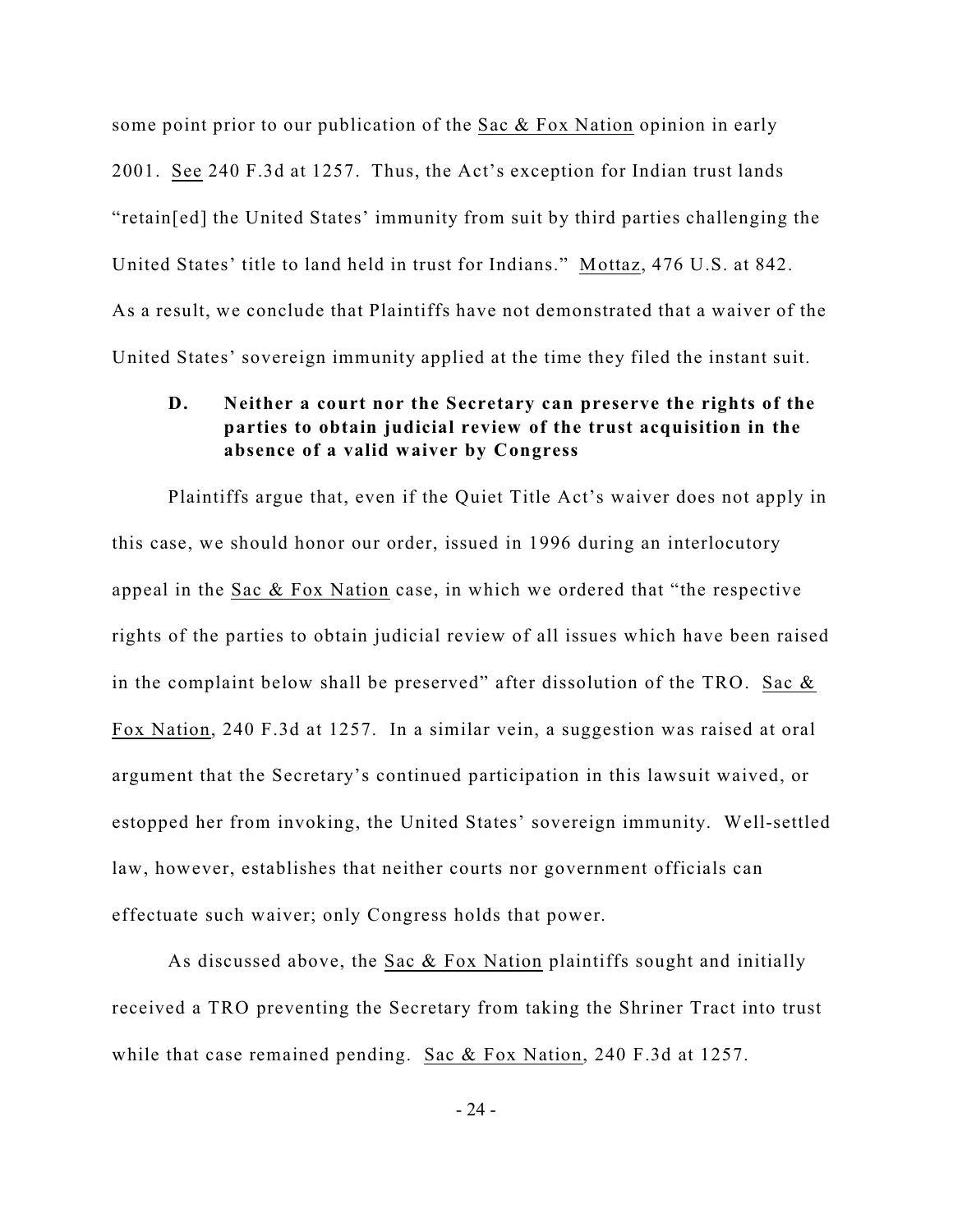However, upon interlocutory appeal by the Wyandotte, this court dissolved the

TRO preventing the Secretary from acquiring the Tract in trust.<sup>6</sup> Id. In our July

15, 1996 order vacating the TRO, we explained that the order was not intended to

prevent further review of questions related to gaming on the Tract:

We hear this matter on an emergency basis and wish to preserve, as best we can, the rights of all parties. In order to do so, [We] take into specific consideration the statement of the United States Attorney and the counsel for the Wyandotte Tribe that acquisition by the Secretary of this land in trust will not affect or bar the ultimate resolution of whether this land can be used for Class III gaming pursuant to the Indian Gaming Regulatory Act ["IGRA"].

.... In order to preserve the status quo, we grant the [Wyandotte's] emergency application for stay and hold that the temporary restraining order below is dissolved, subject to the conditions which constitute the law of this case, that the respective rights of the parties to obtain judicial review of all issues which have been raised in the complaint below shall be preserved, including standing of all parties, jurisdiction, compliance by the Secretary with all requirements of law, and the ultimate question of whether gaming shall be permitted on the subject land.

Wyandotte Nation, 443 F.3d at 1249-50 (alterations in original).

 $60$ ur reasoning in this decision is not revealed in the record, which does not contain our order dissolving the TRO but only the references to it in Sac & Fox Nation, 240 F.3d at 1257, and in Wyandotte Nation, 443 F.3d at 1249-50. According to these cases, our dissolution of the TRO resulted from concerns that either the sales contract or the Secretary's ability to take the Tract into trust would expire on July 15, 1996, and therefore if the TRO remained in effect the purchase of the Tract would never come to pass. This worry was apparently unfounded; Plaintiffs in this case attached to their reply brief a Notice of Supplemental Information filed by the Wyandotte's attorneys the day after the TRO was dissolved, explaining that the Wyandotte had actually negotiated an extension of some kind during the oral arguments on July 15, 1996.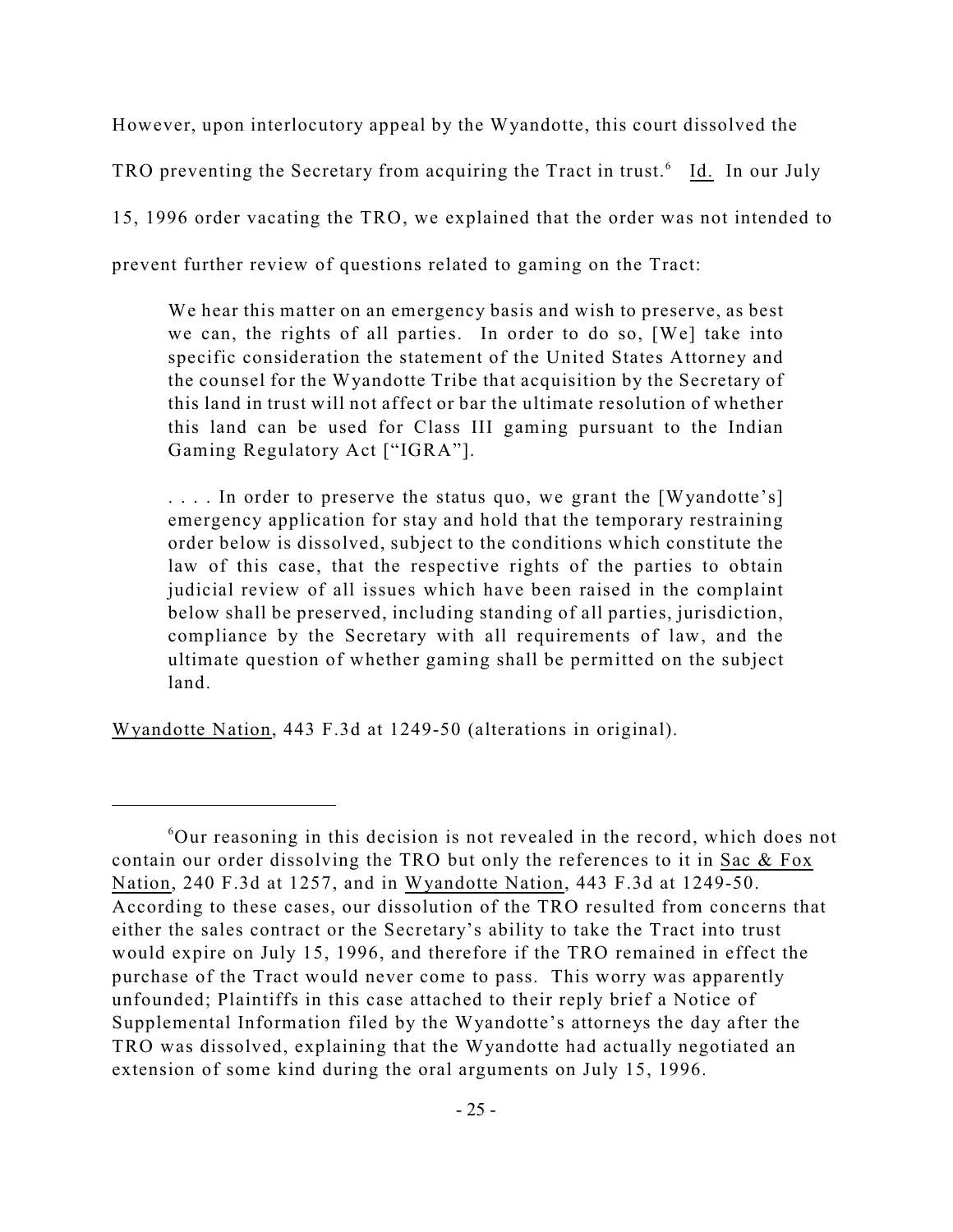The Secretary argues that the July 15, 1996 order no longer carries any authority because Sac & Fox Nation, the case in which it was issued, is closed. We need not address whether the order remains applicable, however, because in the absence of an express statutory waiver of sovereign immunity, this court lacks authority to authorize a suit against the United States.

"[O]nly Congress, not the courts, can waive the sovereign immunity of the United States. Therefore, in the absence of clear congressional consent, then, there is no jurisdiction to entertain suits against the United States." Merrill Lynch, Pierce, Fenner & Smith, Inc., 960 F.2d at 913 (quotation, alterations, citations omitted); see also Larson v. Domestic & Foreign Commerce Corp., 337 U.S. 682, 704 (1949) ("[I]t is not for this Court to examine the necessity [of sovereign immunity] in each case. That is a function of the Congress."). Congressional consent must come in the form of a statutory authorization:

In order for a claim against the United States to be heard, first there must be, because sovereign immunity requires it, consent to be sued; and because, with the exception of the Supreme Court, the subject matter jurisdiction of federal courts is defined by statute, there must be, second, Congressional provision of a court with the authority to hear the claim and grant relief.

Franklin Sav. Corp. v. United States, 385 F.3d 1279, 1289 (10th Cir. 2004); see also Kelley v. United States, 69 F.3d 1503, 1507 (10th Cir. 1995) ("[A] waiver of sovereign immunity . . . may not be extended beyond the explicit language of the statute.").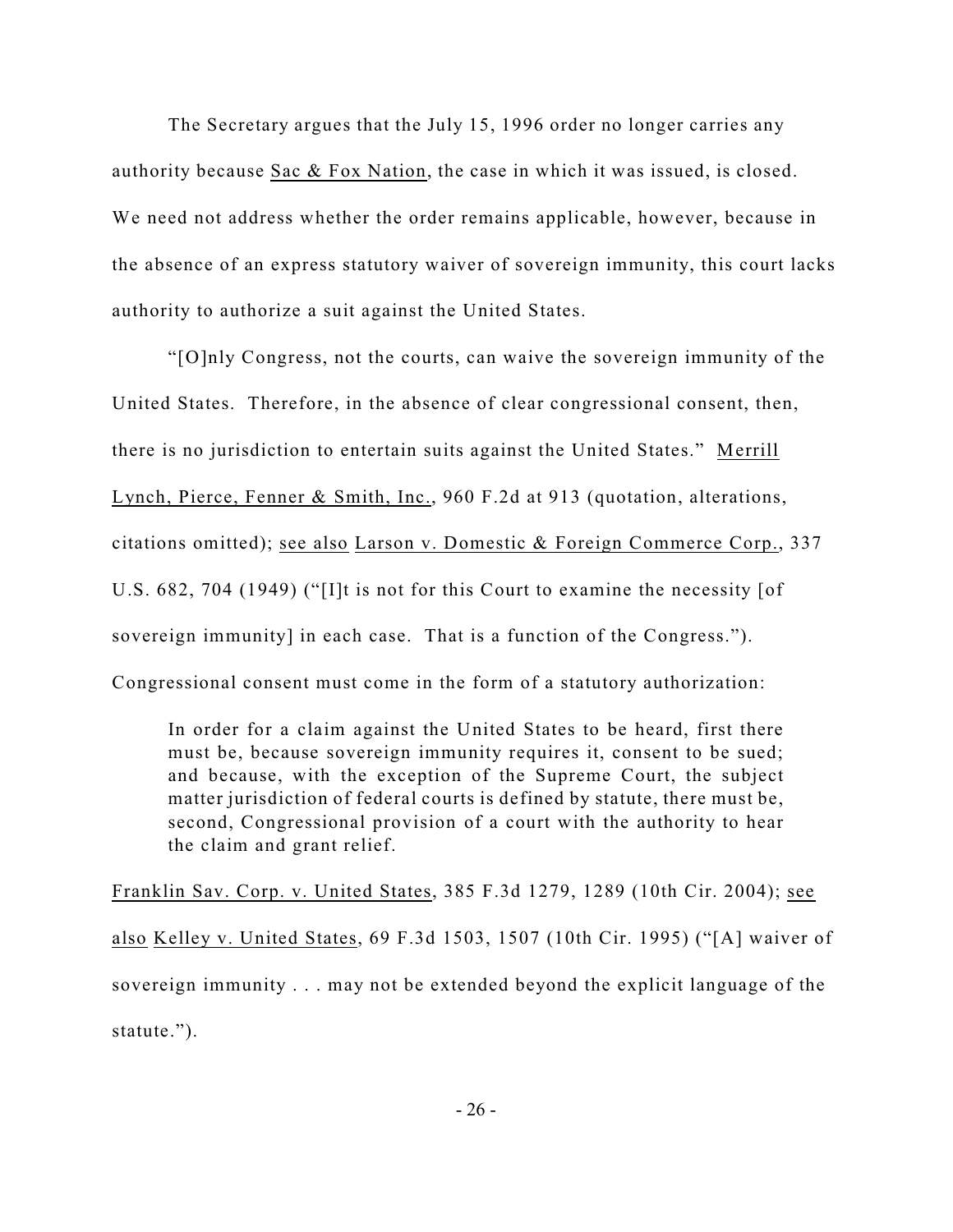Nor can the actions of the Secretary, or any government official or attorney, act as a waiver or abandonment of the United States' sovereign immunity. "Because waiver must be unequivocally expressed by Congress, officers of the United States possess no power through their actions to waive an immunity of the United States or to confer jurisdiction on a court. The federal government's appearance in court through its officers and agents, therefore, does not waive the government's sovereign immunity." Murdock Mach. & Eng'g Co., 81 F.3d at 931 (quotations, citations omitted); accord Richman, 124 F.3d at 1205 ("[N]either the government's attorneys nor any other officer of the United States may waive the United States' sovereign immunity.").

As a result of the strict jurisdictional nature of sovereign immunity, our waiver analysis is necessarily constrained to consideration of whether the Quiet Title Act itself waived the United States' sovereign immunity. Having already answered this question in the negative, the previous orders of this court and the conduct of the Secretary during litigation are simply irrelevant; without a valid congressional waiver, neither the district court nor this court possess jurisdiction to hear this case. See United States v. Mitchell, 463 U.S. 206, 212 (1983) ("It is axiomatic that . . . the existence of consent is a prerequisite for jurisdiction."); Murdock Mach. & Eng'g Co., 81 F.3d at 931 ("[I]n the absence of governmental consent, the courts *lack jurisdiction* to restrain the government from acting, or to compel it to act." (quotation omitted, emphasis in original)). Although this result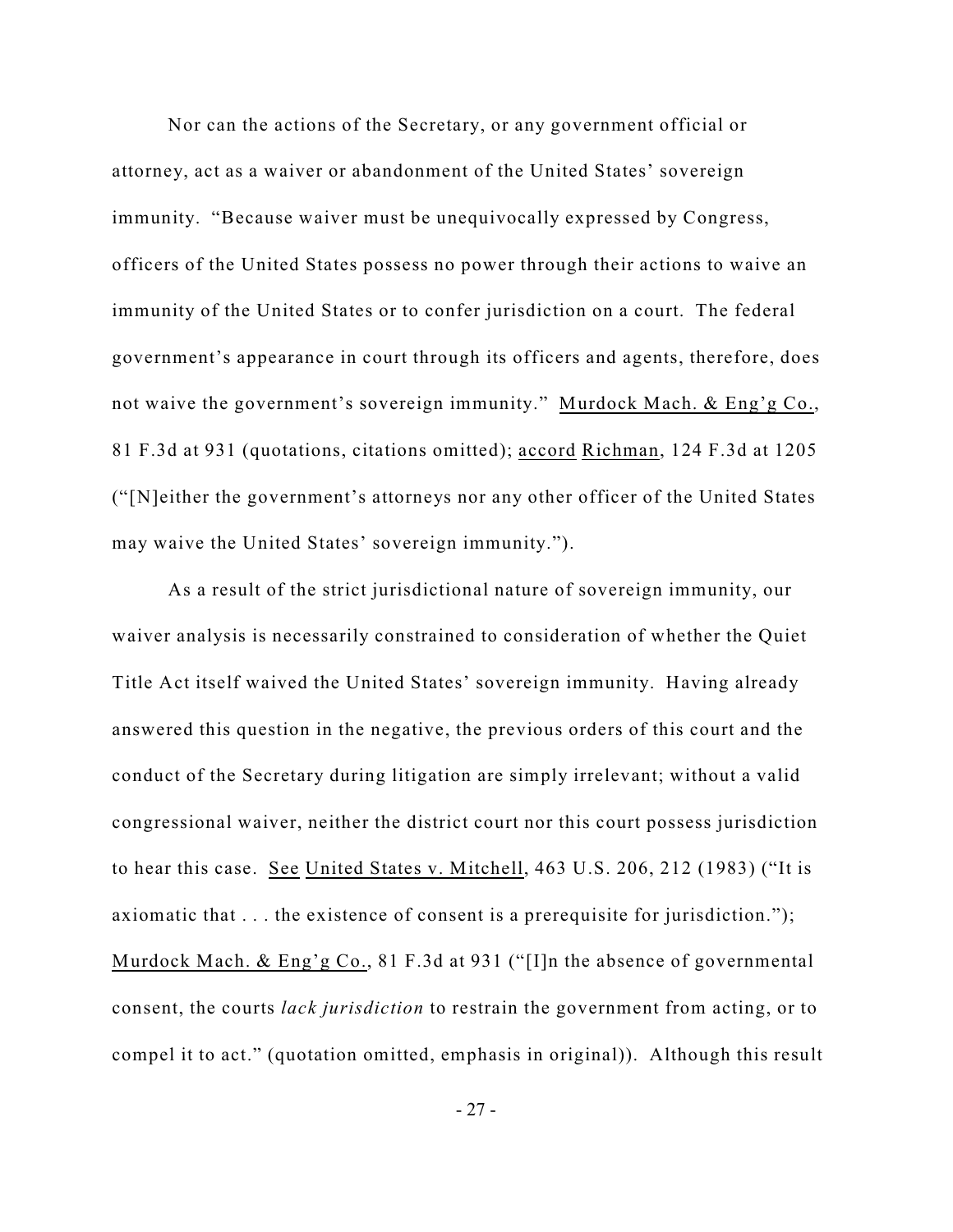may seem inequitable in light of the Secretary's failure to raise this issue earlier and our prior attempt to preserve judicial review through our order in Sac & Fox Nation, "this [c]ourt has no authority to create equitable exceptions to jurisdictional requirements." Bowles v. Russell, 127 S.Ct. 2360, 2366 (2007); see also United Tribe of Shawnee Indians v. United States, 253 F.3d 543, 547 (10th Cir. 2001) ("Any waiver [of sovereign immunity] must be construed strictly in favor of the sovereign and not enlarged beyond what its language requires." (alteration, quotation omitted)).

## **CONCLUSION**

Although this case follows Sac & Fox Nation in addressing the Secretary's acquisition of the Shriner Tract in trust for the Wyandotte tribe, it is a procedurally separate case. As such, because the relief requested by Plaintiffs' suit effectively renders it a quiet title action against the United States, we look to the Quiet Title Act to determine whether, at the time of the instant complaint, Congress had waived the United States' sovereign immunity. Because the United States had already taken the Tract into trust by the time Plaintiffs' complaint in this case was filed, and the Quiet Title Act expressly excepts land held in trust for Indian tribes from its waiver of sovereign immunity, we conclude that the district court lacked jurisdiction to decide the case below, and we lack jurisdiction to address the merits of this appeal. We therefore DISMISS this appeal and remand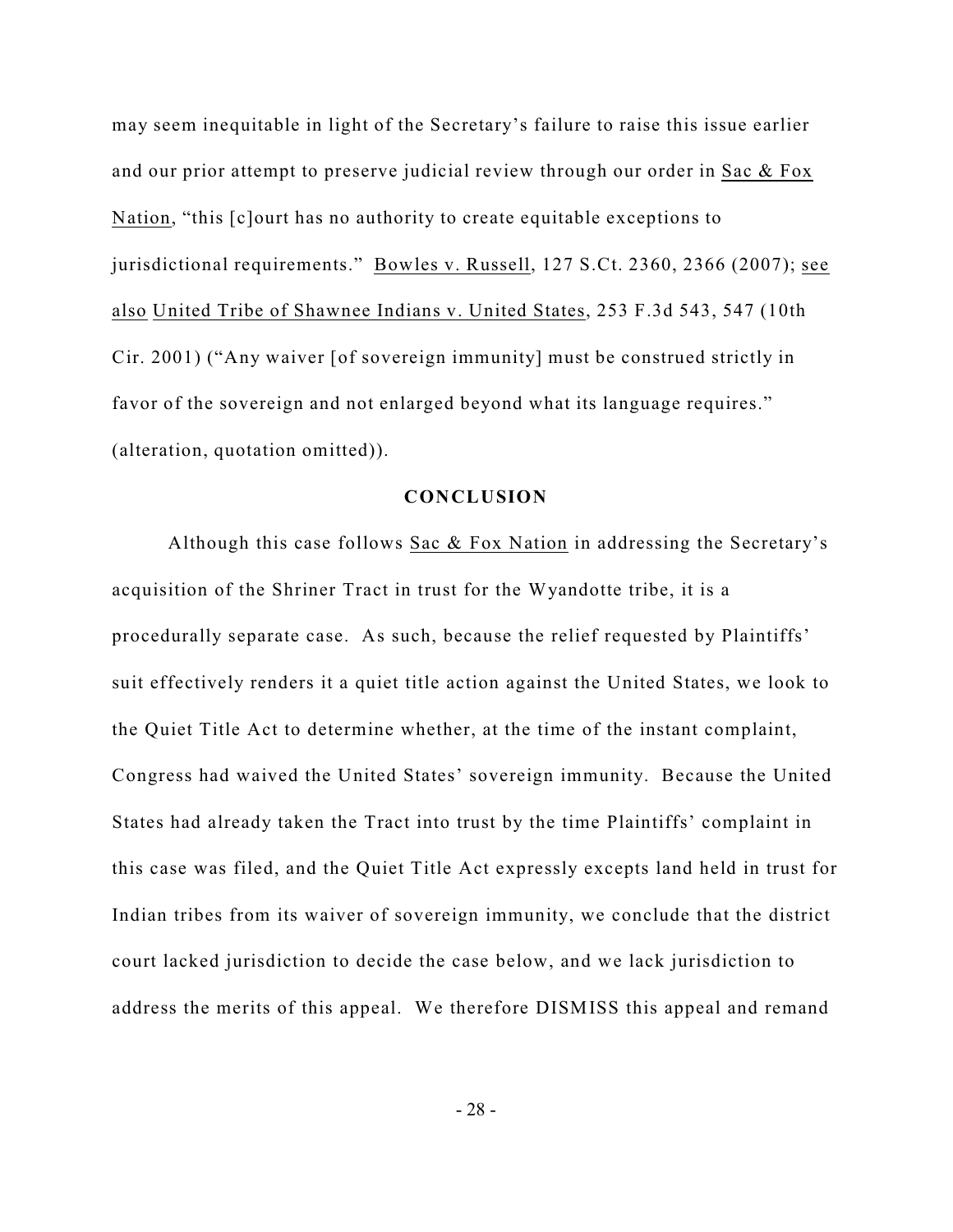to the district court with instructions to VACATE its judgment and DISMISS the case, without prejudice, for lack of jurisdiction.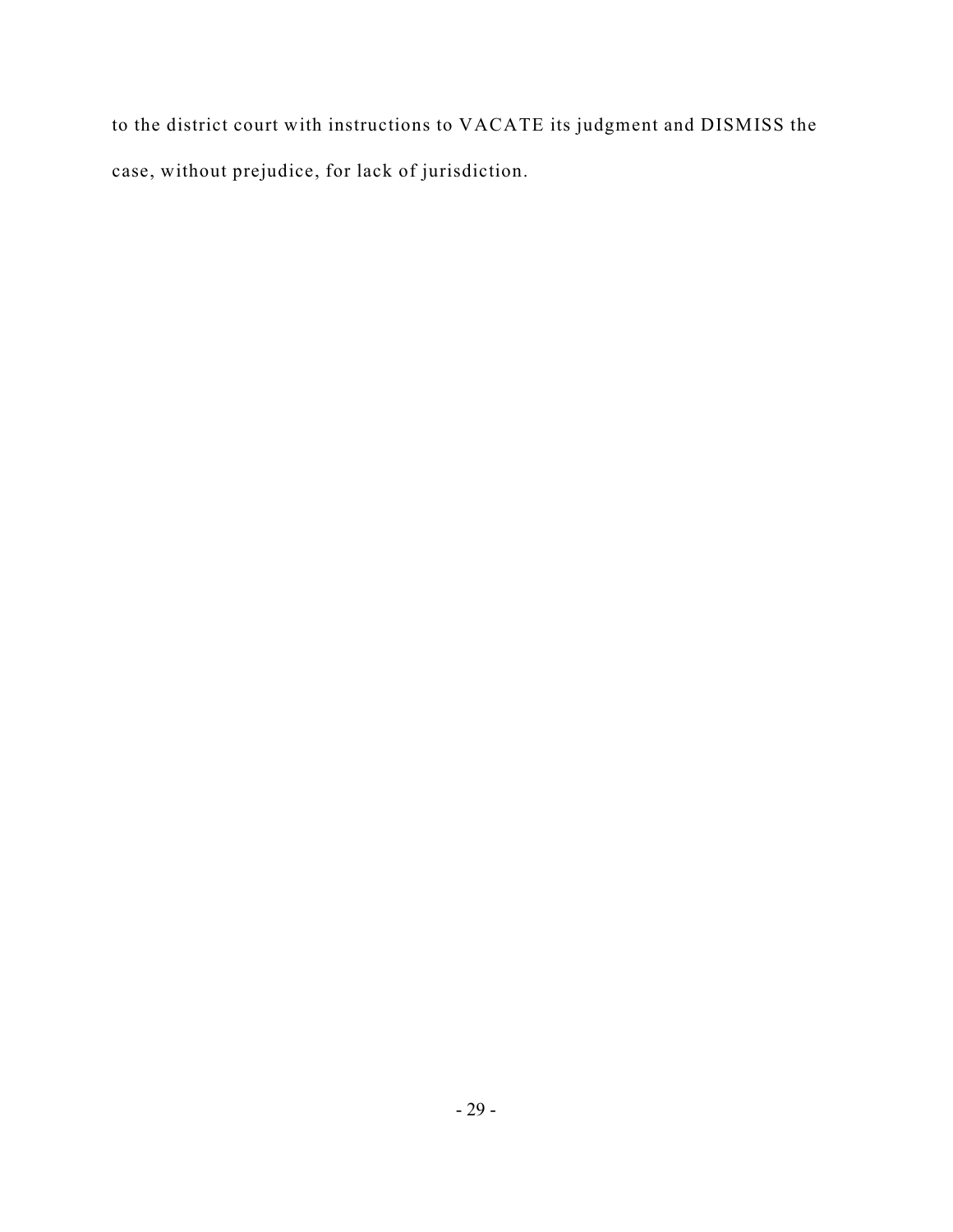### 06-3213, Governor of the State of Kansas, et al. v. Kempthorne

**BRISCOE**, Circuit Judge, concurring, joined by **HARTZ**, Circuit Judge:

I agree that this case is, as indicated by the majority, "procedurally separate" from the Sac & Fox Nation case and that, for reasons of sovereign immunity, the district court lacked jurisdiction to hear it. I therefore concur in the judgment. I write separately, however, to outline what I believe are extraordinary circumstances that appear to justify vacatur of the final judgment entered by the district court in the Sac & Fox Nation case and the authorization of further proceedings in that case.

There is simply no doubt that this case is, in substance, a continuation of the Sac & Fox Nation case. Except for the appearance of an additional plaintiff, the parties in this case are the same as in the Sac & Fox Nation case, and the plaintiffs in the instant case seek to challenge determinations made by the Secretary pursuant to additional administrative proceedings that we directed to be conducted in our 2001 decision in the Sac & Fox Nation case. See Sac & Fox Nation v. Norton, 240 F.3d 1250, 1268 (10th Cir. 2001) (remanding "to the Secretary for further consideration of the question of whether Pub.L. 98-602 funds were used for the acquisition of the Shriner Tract."). Indeed, the plaintiffs in this case, following the conclusion of the additional administrative proceedings we directed, attempted to continue the Sac  $&$  Fox Nation case by filing with the district court a motion to supplement the administrative record (to include the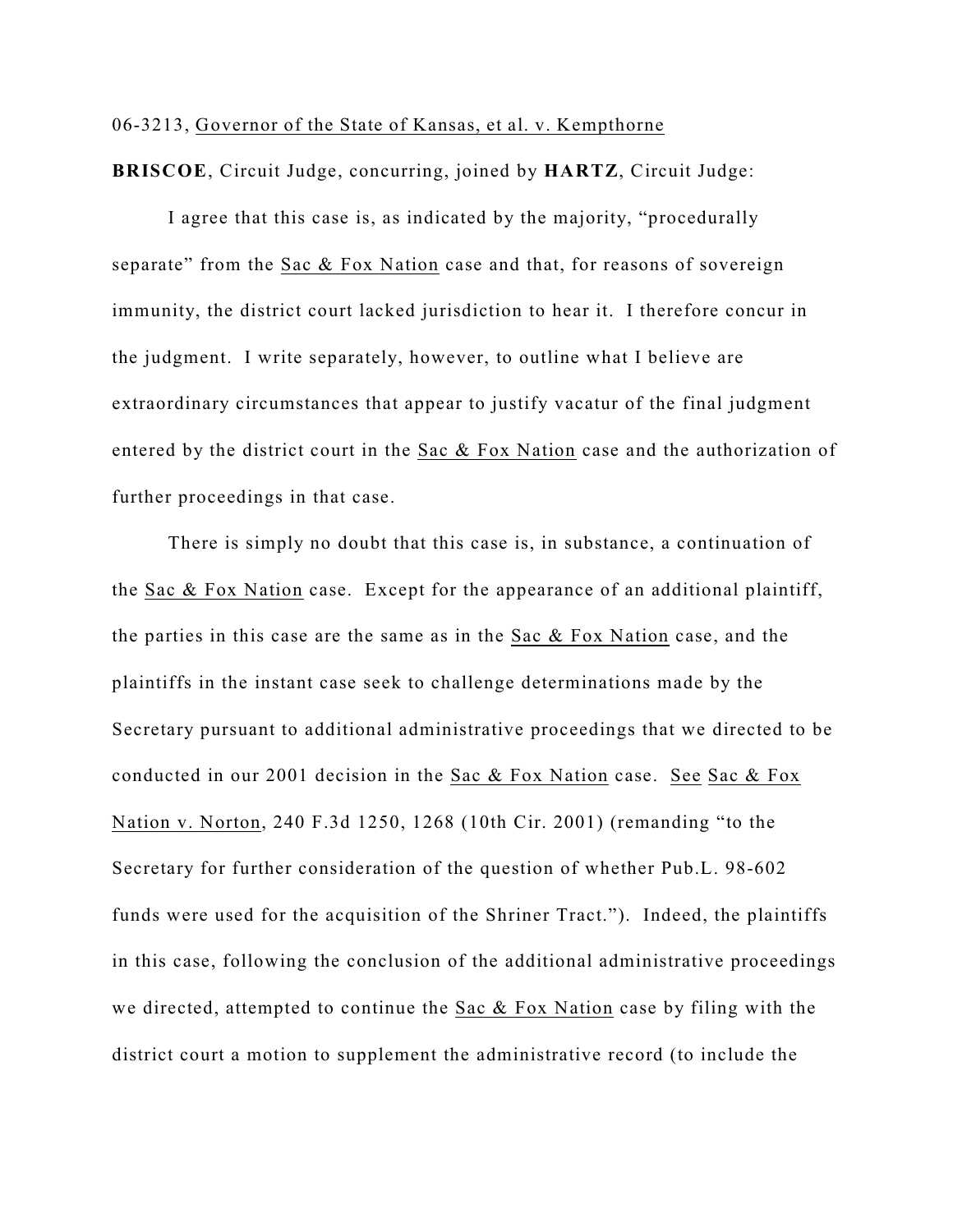record of the additional administrative proceedings) and for a scheduling conference.

At the time plaintiffs filed that motion, the district court had already, and erroneously (since the parties' dispute was far from settled), entered final judgment in the Sac & Fox Nation case. Cf. Trout Unlimited v. U.S. Dep't of Agric., 441 F.3d 1214, 1218 (10th Cir. 2006) (noting that a remand by a district court to an administrative agency for further proceedings is ordinarily not considered a final decision); Caesar v. West, 195 F.3d 1373, 1374 (Fed. Cir. 1999) ("Remands to administrative agencies, because they mark a continuation of the case, are not generally considered final for jurisdictional purposes."). Presumably in light of its having entered final judgment, the district court denied plaintiffs' motion and directed them to proceed with their challenges to the Secretary's decision by filing a "new and separate action." Not surprisingly, plaintiffs, armed with our July 1996 order allegedly "preserv[ing] the status quo" and protecting their rights to "obtain judicial review" of the Secretary's decision to take the land at issue into trust, proceeded as directed by the district court and filed a new and separate action. In turn, the Secretary, consistent with the language of this court's July 1996 order, proceeded to litigate plaintiffs' challenges on the merits for over four years without asserting any sovereign immunity challenge to the plaintiffs' new and separate action. In short, despite plaintiffs having consistently acted in a timely fashion to challenge the

 $-2 -$